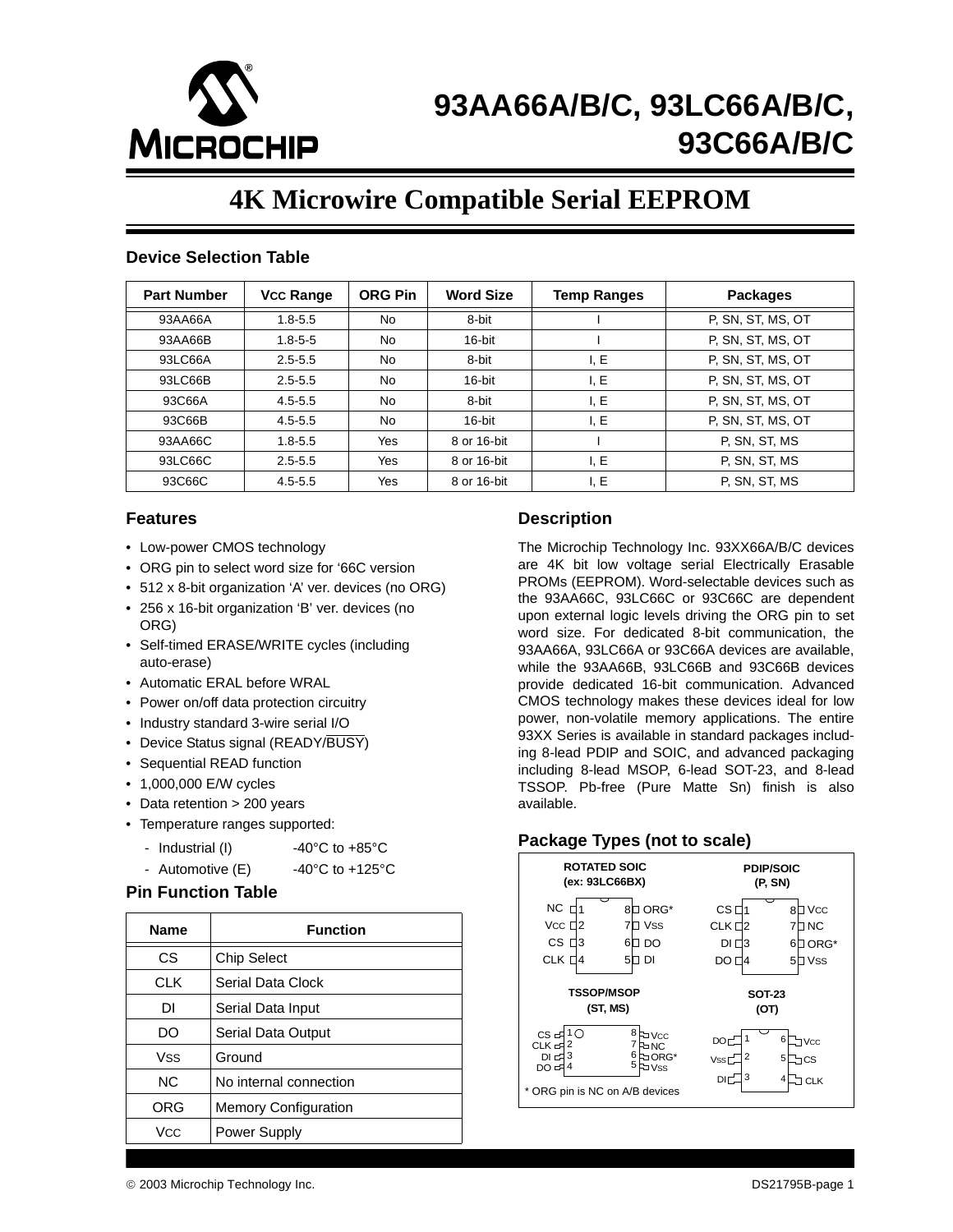# **1.0 ELECTRICAL CHARACTERISTICS**

# **Absolute Maximum Ratings(†)**

† **NOTICE:** Stresses above those listed under "Absolute Maximum Ratings" may cause permanent damage to the device. This is a stress rating only and functional operation of the device at those or any other conditions above those indicated in the operational listings of this specification is not implied. Exposure to maximum rating conditions for extended periods may affect device reliability.

#### **TABLE 1-1: DC CHARACTERISTICS**

|                 |                                      | All parameters apply over the specified<br>ranges unless otherwise noted. | Vcc = range by device (see Table on Page 1)<br>TA = $-40^{\circ}$ C to $+85^{\circ}$ C<br>Industrial (I):<br>Automotive (E): TA = -40 $^{\circ}$ C to +125 $^{\circ}$ C |                          |                      |                  |                                                                                                 |  |  |
|-----------------|--------------------------------------|---------------------------------------------------------------------------|-------------------------------------------------------------------------------------------------------------------------------------------------------------------------|--------------------------|----------------------|------------------|-------------------------------------------------------------------------------------------------|--|--|
| Param.<br>No.   | <b>Symbol</b>                        | <b>Parameter</b>                                                          | <b>Min</b>                                                                                                                                                              | <b>Typ</b>               | <b>Max</b>           | <b>Units</b>     | <b>Conditions</b>                                                                               |  |  |
| D <sub>1</sub>  | V <sub>IH1</sub><br>V <sub>IH2</sub> | High-level input voltage                                                  | 2.0<br>0.7 Vcc                                                                                                                                                          | $\overline{\phantom{0}}$ | $VCC +1$<br>$VCC +1$ | $\vee$<br>V      | $Vcc \geq 2.7V$<br>Vcc < 2.7V                                                                   |  |  |
| D <sub>2</sub>  | VIL1<br>VIL2                         | Low-level input voltage                                                   | $-0.3$<br>$-0.3$                                                                                                                                                        | $\overline{\phantom{0}}$ | 0.8<br>0.2 Vcc       | $\vee$<br>$\vee$ | $Vcc \geq 2.7V$<br>Vcc < 2.7V                                                                   |  |  |
| D <sub>3</sub>  | VOL <sub>1</sub><br>VOL <sub>2</sub> | Low-level output voltage                                                  |                                                                                                                                                                         |                          | 0.4<br>0.2           | $\vee$<br>$\vee$ | $IoL = 2.1$ mA, $VCC = 4.5V$<br>$IOL = 100 \mu A$ , $VCC = 2.5V$                                |  |  |
| D <sub>4</sub>  | VOH <sub>1</sub><br>VOH <sub>2</sub> | High-level output voltage                                                 | 2.4<br>$Vcc - 0.2$                                                                                                                                                      | $\overline{\phantom{0}}$ |                      | $\vee$<br>$\vee$ | $IOH = -400 \mu A$ , Vcc = 4.5V<br>$IOH = -100 \mu A$ , $VCC = 2.5V$                            |  |  |
| D <sub>5</sub>  | Iц                                   | Input leakage current                                                     |                                                                                                                                                                         |                          | ±1                   | μA               | $VIN = VSS$ to $VCC$                                                                            |  |  |
| D <sub>6</sub>  | <b>ILO</b>                           | Output leakage current                                                    |                                                                                                                                                                         |                          | ±1                   | μA               | $VOUT = VSS$ to $VCC$                                                                           |  |  |
| D7              | CIN.<br><b>COUT</b>                  | Pin capacitance (all inputs/<br>outputs)                                  |                                                                                                                                                                         |                          | $\overline{7}$       | pF               | $VIN/VOUT = 0V (Note 1)$<br>$TA = 25^{\circ}C$ , $FCLK = 1$ MHz                                 |  |  |
| D <sub>8</sub>  | Icc write                            | Write current                                                             |                                                                                                                                                                         | 500                      | $\overline{2}$       | mA<br>μA         | $FCLK = 3 MHz$ , $Vcc = 5.5V$<br>$FCLK = 2 MHz$ , $Vcc = 2.5V$                                  |  |  |
| D <sub>9</sub>  | Icc read                             | Read current                                                              |                                                                                                                                                                         | —<br>100                 | $\mathbf{1}$<br>500  | mA<br>μA<br>μA   | $FCLK = 3 MHz$ , $VCC = 5.5V$<br>$FCLK = 2 MHz$ , $VCC = 3.0V$<br>$FCLK = 2 MHz$ , $VCC = 2.5V$ |  |  |
| D <sub>10</sub> | <b>ICCS</b>                          | Standby current                                                           |                                                                                                                                                                         |                          | 1<br>5               | μA<br>μA         | $I - Temp$<br>$E - Temp$<br>$CLK = Cs = 0V$<br>$ORG = DI = Vss$ or $Vcc$<br>(Note 2) (Note 3)   |  |  |
| D <sub>11</sub> | <b>VPOR</b>                          | Vcc voltage detect<br>93AA66A/B/C, 93LC66A/B/C<br>93C66A/B/C              |                                                                                                                                                                         | 1.5V<br>3.8V             |                      | V<br>$\vee$      | (Note 1)                                                                                        |  |  |

**Note 1:** This parameter is periodically sampled and not 100% tested.

**2:** ORG pin not available on 'A' or 'B' versions.

**3:** READY/BUSY status must be cleared from DO, see **[Section 3.4 "Data Out \(DO\)"](#page-10-0)**.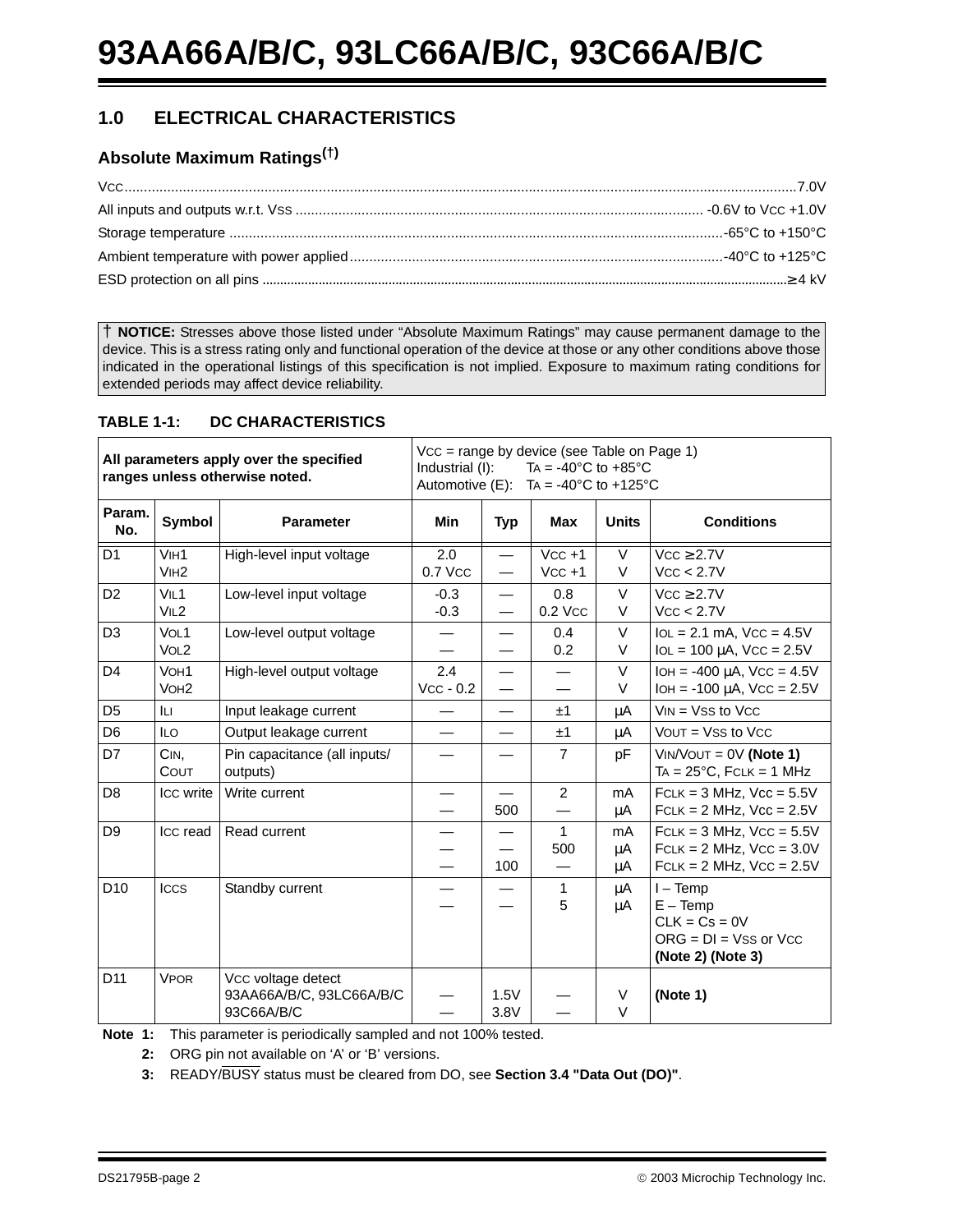#### **TABLE 1-2: AC CHARACTERISTICS**

|                |             | All parameters apply over the specified<br>ranges unless otherwise noted. |                   | Vcc = range by device (see Table on Page 1)<br>TA = $-40^{\circ}$ C to $+85^{\circ}$ C<br>Industrial (I):<br>Automotive (E): TA = -40°C to +125°C |                    |                                                                                                                     |  |  |  |
|----------------|-------------|---------------------------------------------------------------------------|-------------------|---------------------------------------------------------------------------------------------------------------------------------------------------|--------------------|---------------------------------------------------------------------------------------------------------------------|--|--|--|
| Param.<br>No.  | Symbol      | <b>Parameter</b>                                                          | <b>Min</b>        | <b>Max</b>                                                                                                                                        | <b>Units</b>       | <b>Conditions</b>                                                                                                   |  |  |  |
| A <sub>1</sub> | FCLK        | Clock frequency                                                           |                   | 3<br>$\overline{2}$<br>$\mathbf{1}$                                                                                                               | MHz<br>MHz<br>MHz. | $4.5V \leq Vcc < 5.5V$ , 93XX66C only<br>$2.5V \leq VCC < 5.5V$<br>$1.8V \leq VCC < 2.5V$                           |  |  |  |
| A2             | Тскн        | Clock high time                                                           | 200<br>250<br>450 |                                                                                                                                                   | ns<br>ns<br>ns     | $4.5V \leq Vcc < 5.5V$ , 93XX66C only<br>$2.5V \leq VCC < 5.5V$<br>$1.8V \leq VCC < 2.5V$                           |  |  |  |
| A3             | TCKL        | Clock low time                                                            | 100<br>200<br>450 |                                                                                                                                                   | ns<br>ns<br>ns     | $4.5V \leq Vcc < 5.5V$ , 93XX66C only<br>$2.5V \leq VCC < 5.5V$<br>$1.8V \leq VCC < 2.5V$                           |  |  |  |
| A4             | <b>TCSS</b> | Chip Select setup time                                                    | 50<br>100<br>250  |                                                                                                                                                   | ns<br>ns<br>ns     | $4.5V \leq VCC < 5.5V$<br>$2.5V \leq VCC < 4.5V$<br>$1.8V \leq VCC < 2.5V$                                          |  |  |  |
| A5             | TCSH        | Chip Select hold time                                                     | 0                 |                                                                                                                                                   | ns                 | $1.8V \leq VCC < 5.5V$                                                                                              |  |  |  |
| A <sub>6</sub> | TCSL        | Chip Select low time                                                      | 250               |                                                                                                                                                   | ns                 | $1.8V \leq VCC < 5.5V$                                                                                              |  |  |  |
| A7             | TDIS        | Data input setup time                                                     | 50<br>100<br>250  |                                                                                                                                                   | ns<br>ns<br>ns     | $4.5V \leq Vcc < 5.5V$ , 93XX66C only<br>$2.5V \leq VCC < 5.5V$<br>$1.8V \leq VCC < 2.5V$                           |  |  |  |
| A8             | Трін        | Data input hold time                                                      | 50<br>100<br>250  |                                                                                                                                                   | ns<br>ns<br>ns     | $4.5V \leq Vcc < 5.5V$ , 93XX66C only<br>$2.5V \leq VCC < 5.5V$<br>$1.8V \leq VCC < 2.5V$                           |  |  |  |
| A9             | TPD         | Data output delay time                                                    |                   | 200<br>250<br>400                                                                                                                                 | ns<br>ns<br>ns     | $4.5V \leq Vcc < 5.5V$ , CL = 100 pF<br>$2.5V \leq VCC < 4.5V$ , CL = 100 pF<br>$1.8V \leq$ Vcc < 2.5V, CL = 100 pF |  |  |  |
| A10            | <b>Tcz</b>  | Data output disable time                                                  |                   | 100<br>200                                                                                                                                        | ns<br>ns           | $4.5V \leq VCC < 5.5V$ , (Note 1)<br>$1.8V \leq VCC < 4.5V$ , (Note 1)                                              |  |  |  |
| A11            | <b>Tsv</b>  | Status valid time                                                         |                   | 200<br>300<br>500                                                                                                                                 | ns<br>ns<br>ns     | $4.5V \leq VCC < 5.5V$ , CL = 100 pF<br>$2.5V \leq$ VCC < 4.5V, CL = 100 pF<br>$1.8V \leq VCC < 2.5V$ , CL = 100 pF |  |  |  |
| A12            | Twc         | Program cycle time                                                        |                   | 6                                                                                                                                                 | ms                 | Erase/Write mode (AA and LC ver-<br>sions)                                                                          |  |  |  |
| A13            | Twc         |                                                                           |                   | 2                                                                                                                                                 | ms                 | Erase/Write mode<br>(93C versions)                                                                                  |  |  |  |
| A14            | TEC         |                                                                           |                   | 6                                                                                                                                                 | ms                 | ERAL mode, $4.5V \leq VCC \leq 5.5V$                                                                                |  |  |  |
| A15            | TWL         |                                                                           |                   | 15                                                                                                                                                | ms                 | WRAL mode, $4.5V \leq Vcc \leq 5.5V$                                                                                |  |  |  |
| A16            |             | Endurance                                                                 | 1M                |                                                                                                                                                   | cycles             | $25^{\circ}$ C, Vcc = 5.0V, (Note 2)                                                                                |  |  |  |

**Note 1:** This parameter is periodically sampled and not 100% tested.

**2:** This application is not tested but ensured by characterization. For endurance estimates in a specific application, please consult the Total Endurance™ Model which may be obtained from www.microchip.com.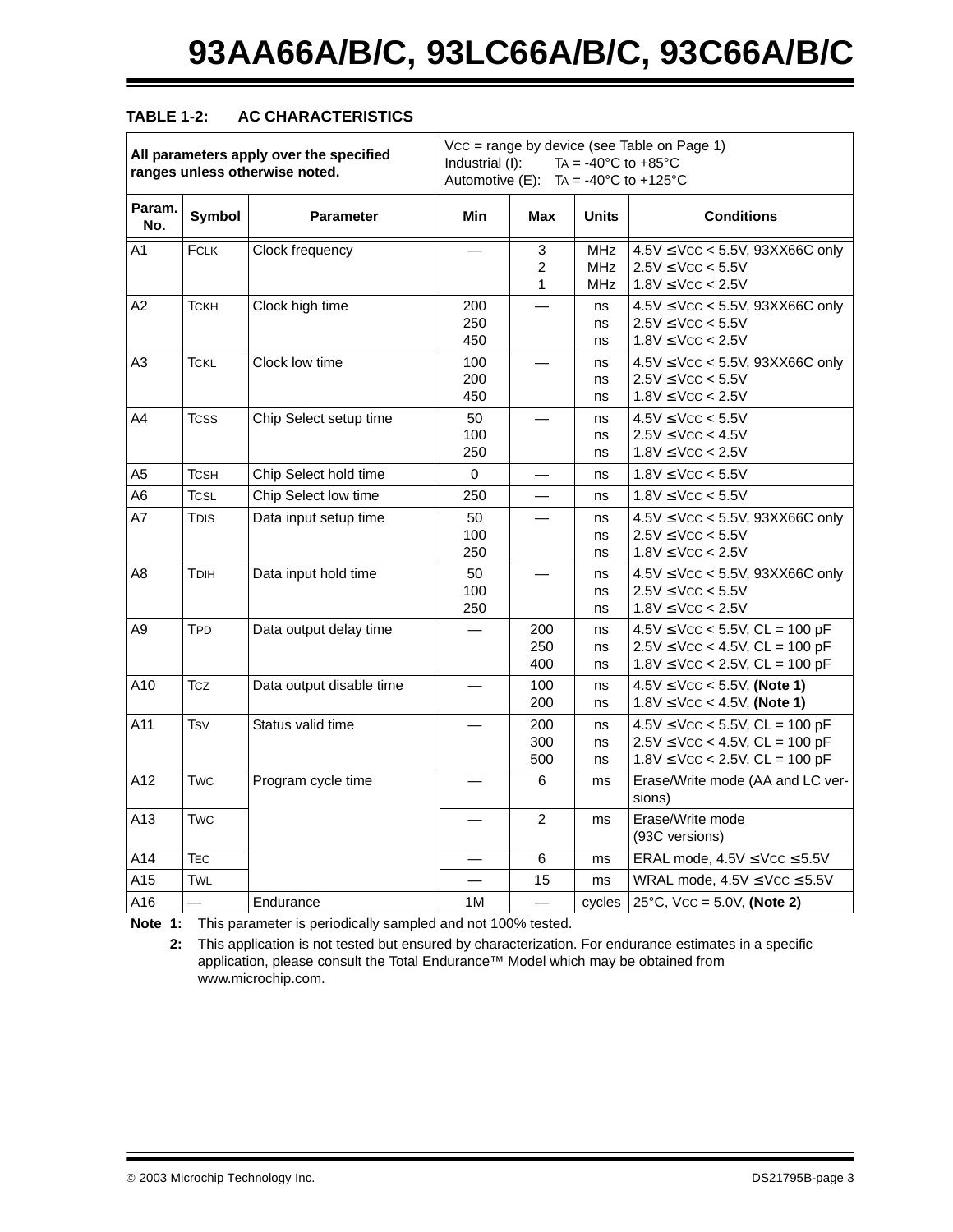# **93AA66A/B/C, 93LC66A/B/C, 93C66A/B/C**



#### TABLE 1-3: INSTRUCTION SET FOR X 16 ORGANIZATION (93XX66B OR 93XX66C WITH ORG = 1)

| <b>Instruction</b> | <b>SB</b> | Opcode | <b>Address</b> |          |   |                   |   |   |    |                      | Data In    | Data Out   | Req. CLK Cycles |
|--------------------|-----------|--------|----------------|----------|---|-------------------|---|---|----|----------------------|------------|------------|-----------------|
| ERASE              |           | 11     | A7             |          |   | A6 A5 A4 A3 A2    |   |   | A1 | A0                   |            | (RDY/BSY)  | 11              |
| <b>ERAL</b>        |           | 00     |                | $\Omega$ | X | X                 | X | X | X  | X                    |            | (RDY/BSY)  | 11              |
| <b>EWDS</b>        |           | 00     | $\Omega$       | $\Omega$ | X | x x               |   | X | X  | X                    |            | HIGH-Z     | 11              |
| <b>EWEN</b>        |           | 00     |                |          | x | X                 | X | X | X  | X                    |            | HIGH-Z     | 11              |
| READ               |           | 10     | A7             |          |   | A6 A5 A4 A3 A2 A1 |   |   |    | A0                   |            | $D15 - D0$ | 27              |
| WRITE              |           | 01     | A7             |          |   |                   |   |   |    | A6 A5 A4 A3 A2 A1 A0 | $D15 - D0$ | (RDY/BSY)  | 27              |
| WRAL               |           | 00     | $\Omega$       |          | X |                   | X | X | X  | X                    | $D15 - D0$ | (RDY/BSY)  | 27              |

#### **TABLE 1-4: INSTRUCTION SET FOR X 8 ORGANIZATION (93XX66A OR 93XX66C WITH ORG = 0)**

| <b>Instruction</b> | <b>SB</b> | Opcode |          | <b>Address</b> |    |                   |              |              |   |     |                            | Data In   | Data Out  | Req. CLK<br><b>Cycles</b> |
|--------------------|-----------|--------|----------|----------------|----|-------------------|--------------|--------------|---|-----|----------------------------|-----------|-----------|---------------------------|
| ERASE              |           | 11     |          | A8 A7          | A6 |                   |              |              |   |     | A5 A4 A3 A2 A1 A0          |           | (RDY/BSY) | 12                        |
| ERAL               |           | 00     | 1        | $\Omega$       | X  | X                 | $\mathsf{X}$ | $\times$     | X | X   | X                          |           | (RDY/BSY) | 12                        |
| EWDS               |           | 00     | $\Omega$ | $\Omega$       | X  | X                 | X            | X            |   | X X | X                          |           | HIGH-Z    | 12                        |
| EWEN               |           | 00     | 1.       |                | X  | X                 | $\mathsf{X}$ | $\mathsf{X}$ |   | x x | X                          |           | HIGH-Z    | 12                        |
| READ               |           | 10     |          | A8 A7          |    | A6 A5 A4 A3 A2 A1 |              |              |   |     | A0                         |           | $D7 - D0$ | 20                        |
| WRITE              |           | 01     |          |                |    |                   |              |              |   |     | A8 A7 A6 A5 A4 A3 A2 A1 A0 | $D7 - D0$ | (RDY/BSY) | 20                        |
| WRAL               |           | 00     | $\Omega$ |                | X  | X                 | X            | $\mathsf{X}$ |   | X X | X                          | $D7 - D0$ | (RDY/BSY) | 20                        |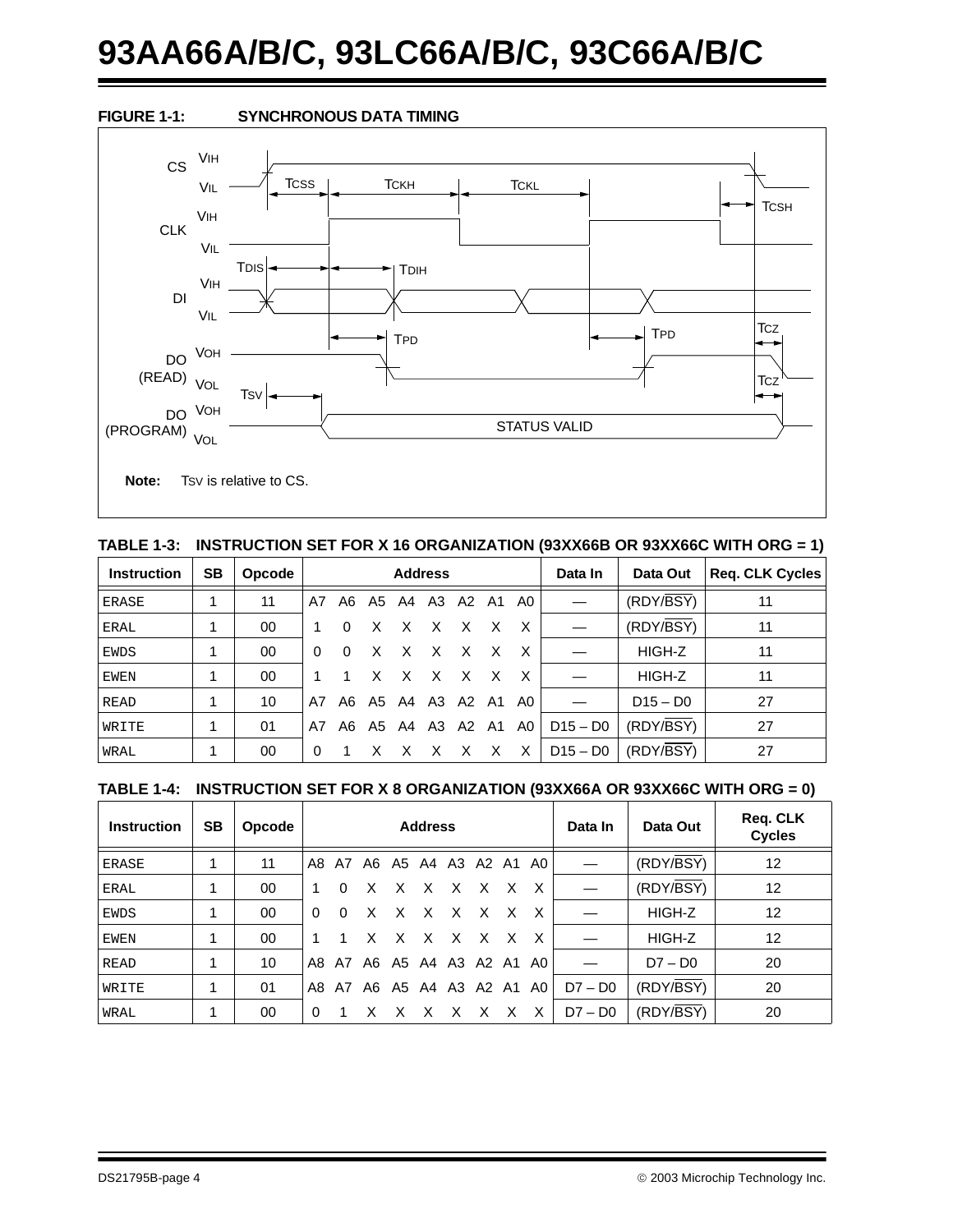# **2.0 FUNCTIONAL DESCRIPTION**

When the ORG<sup>\*</sup> pin is connected to Vcc, the (x16) organization is selected. When it is connected to ground, the (x8) organization is selected. Instructions, addresses and write data are clocked into the DI pin on the rising edge of the clock (CLK). The DO pin is normally held in a HIGH-Z state except when reading data from the device, or when checking the READY/ BUSY status during a programming operation. The READY/BUSY status can be verified during an Erase/ Write operation by polling the DO pin; DO low indicates that programming is still in progress, while DO high indicates the device is ready. DO will enter the HIGH-Z state on the falling edge of CS.

#### **2.1 Start Condition**

The Start bit is detected by the device if CS and DI are both high with respect to the positive edge of CLK for the first time.

Before a Start condition is detected, CS, CLK, and DI may change in any combination (except to that of a Start condition), without resulting in any device operation (READ, WRITE, ERASE, EWEN, EWDS, ERAL, or WRAL). As soon as CS is high, the device is no longer in Standby mode.

An instruction following a Start condition will only be executed if the required opcode, address and data bits for any particular instruction are clocked in.

#### **2.2 Data In/Data Out (DI/DO)**

It is possible to connect the Data In and Data Out pins together. However, with this configuration it is possible for a "bus conflict" to occur during the "dummy zero" that precedes the Read operation, if A0 is a logic high level. Under such a condition the voltage level seen at Data Out is undefined and will depend upon the relative impedances of Data Out and the signal source driving A0. The higher the current sourcing capability of A0, the higher the voltage at the Data Out pin. In order to limit this current, a resistor should be connected between DI and DO.

#### **2.3 Data Protection**

All modes of operation are inhibited when Vcc is below a typical voltage of 1.5V for '93AA' and '93LC' devices or 3.8V for '93C' devices.

The EWEN and EWDS commands give additional protection against accidentally programming during normal operation.

**Note:** For added protection, an EWDS command should be performed after every write operation.

After power-up, the device is automatically in the EWDS mode. Therefore, an EWEN instruction must be performed before the initial ERASE or WRITE instruction can be executed.

#### **Block Diagram**

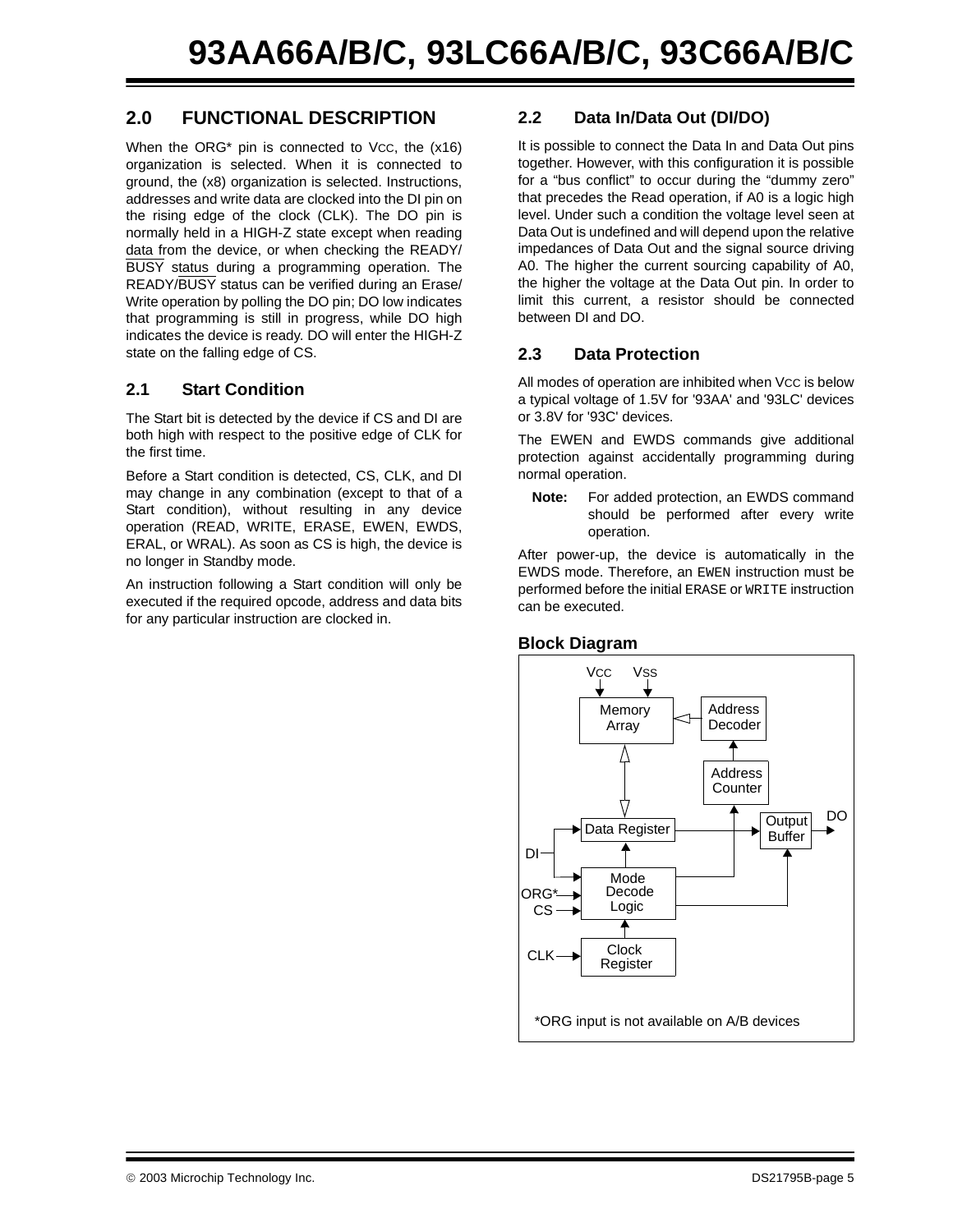# **2.4 ERASE**

The ERASE instruction forces all data bits of the specified address to the logical '1' state. CS is brought low following the loading of the last address bit. This falling edge of the CS pin initiates the self-timed programming cycle, except on '93C' devices where the rising edge of CLK before the last address bit initiates the write cycle.

The DO pin indicates the READY/BUSY status of the device if CS is brought high after a minimum of 250 ns low (TCSL). DO at logical '0' indicates that programming is still in progress. DO at logical '1' indicates that the register at the specified address has been erased and the device is ready for another instruction.

**Note:** Issuing a Start bit and then taking CS low will clear the READY/BUSY status from DO.

#### **TCSI** ſf CS CHECK STATUS CLK 1 1  $\lor$  An  $\times$  An-1 $\times$ An-2 $\times$  •••  $\times$  A0 DI Tsv  $\rightarrow$  Tcz HIGH-Z BUSY **/** READY DO HIGH-Z ⊣ ⊧ **T**wc

# **FIGURE 2-1: ERASE TIMING FOR 93AA AND 93LC DEVICES**

#### **FIGURE 2-2: ERASE TIMING FOR 93C DEVICES**

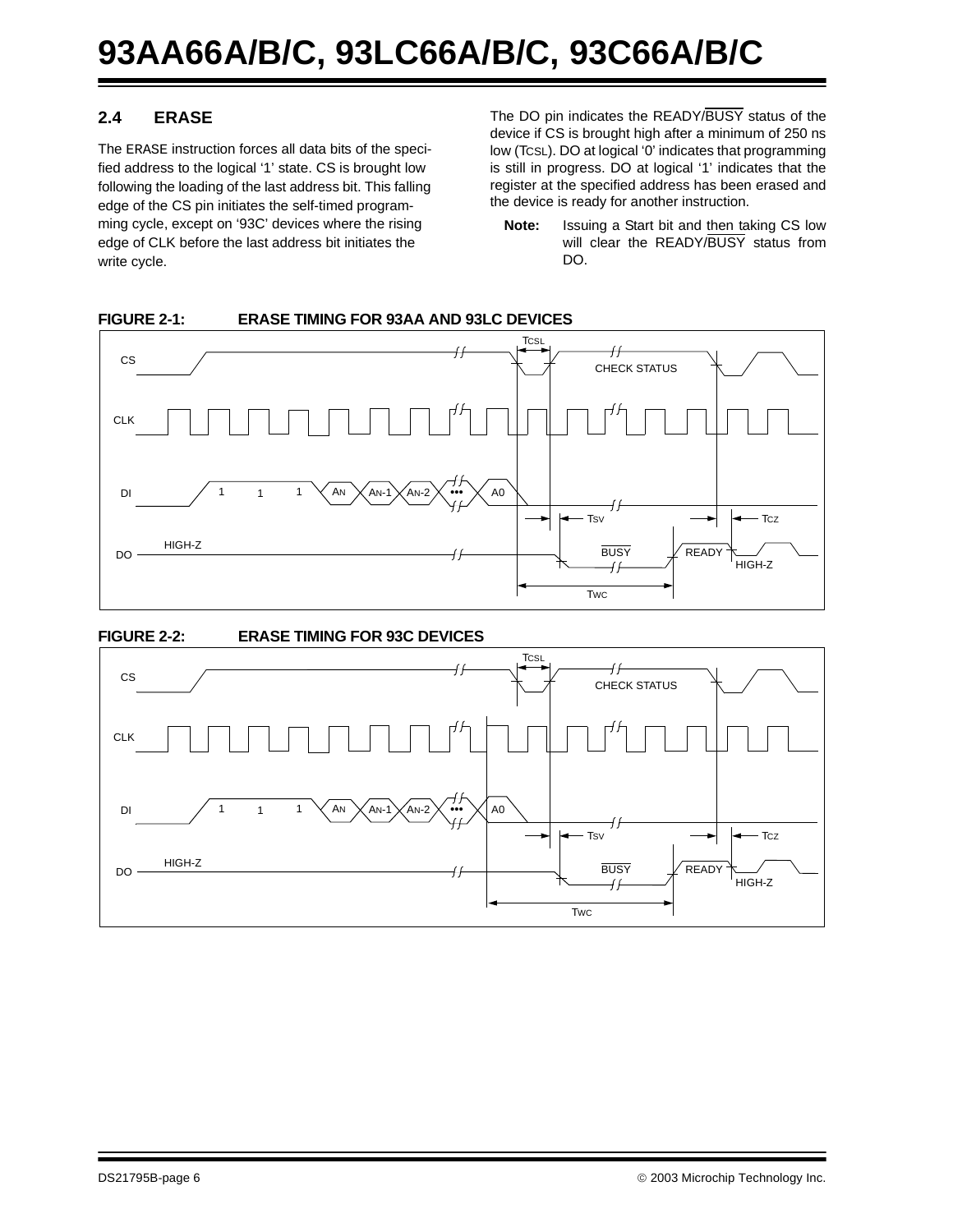# **2.5 ERASE ALL (ERAL)**

The Erase All (ERAL) instruction will erase the entire memory array to the logical '1' state. The ERAL cycle is identical to the ERASE cycle, except for the different opcode. The ERAL cycle is completely self-timed and commences at the falling edge of the CS, except on '93C' devices where the rising edge of CLK before the last data bit initiates the write cycle. Clocking of the CLK pin is not necessary after the device has entered the ERAL cycle.

The DO pin indicates the READY/BUSY status of the device, if CS is brought high after a minimum of 250 ns low (TCSL).

**Note:** Issuing a Start bit and then taking CS low will clear the READY/BUSY status from DO.

Vcc must be  $\geq 4.5V$  for proper operation of ERAL.

#### **FIGURE 2-3: ERAL TIMING FOR 93AA AND 93LC DEVICES**



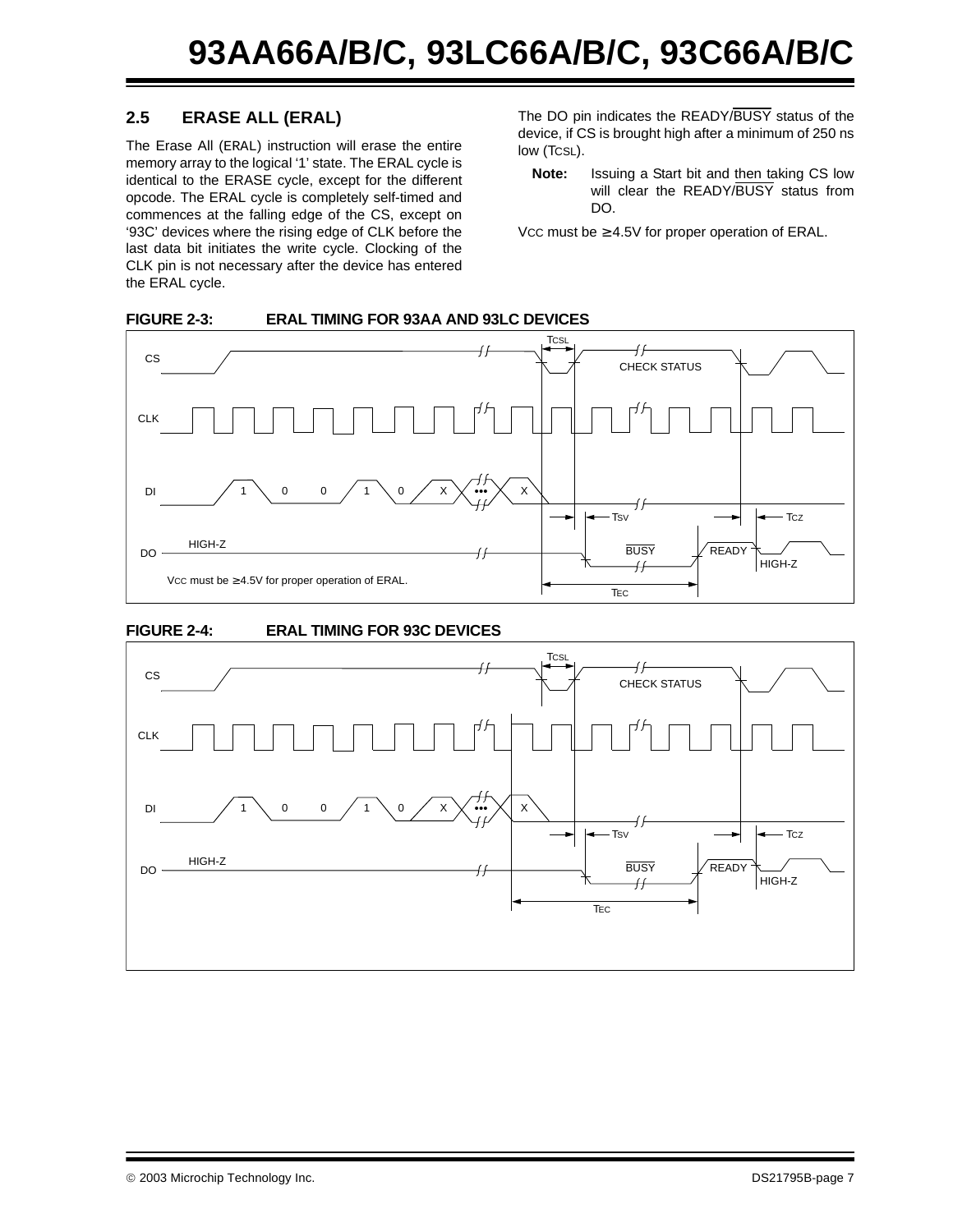### **2.6 ERASE/WRITE DISABLE And ENABLE (EWDS/EWEN)**

The 93XX66A/B/C powers up in the ERASE/WRITE Disable (EWDS) state. All Programming modes must be preceded by an ERASE/WRITE Enable (EWEN) instruction. Once the EWEN instruction is executed, programming remains enabled until an EWDS instruction is executed or Vcc is removed from the device.

To protect against accidental data disturbance, the EWDS instruction can be used to disable all ERASE/ WRITE functions and should follow all programming operations. Execution of a READ instruction is independent of both the EWEN and EWDS instructions.



#### **FIGURE 2-5: EWDS TIMING**

#### **FIGURE 2-6: EWEN TIMING**



#### **2.7 READ**

The READ instruction outputs the serial data of the addressed memory location on the DO pin. A dummy zero bit precedes the 8-bit (If ORG pin is low or A-Version devices) or 16-bit (If ORG pin is high or B-version

devices) output string. The output data bits will toggle on the rising edge of the CLK and are stable after the specified time delay (TPD). Sequential read is possible when CS is held high. The memory data will automatically cycle to the next register and output sequentially.

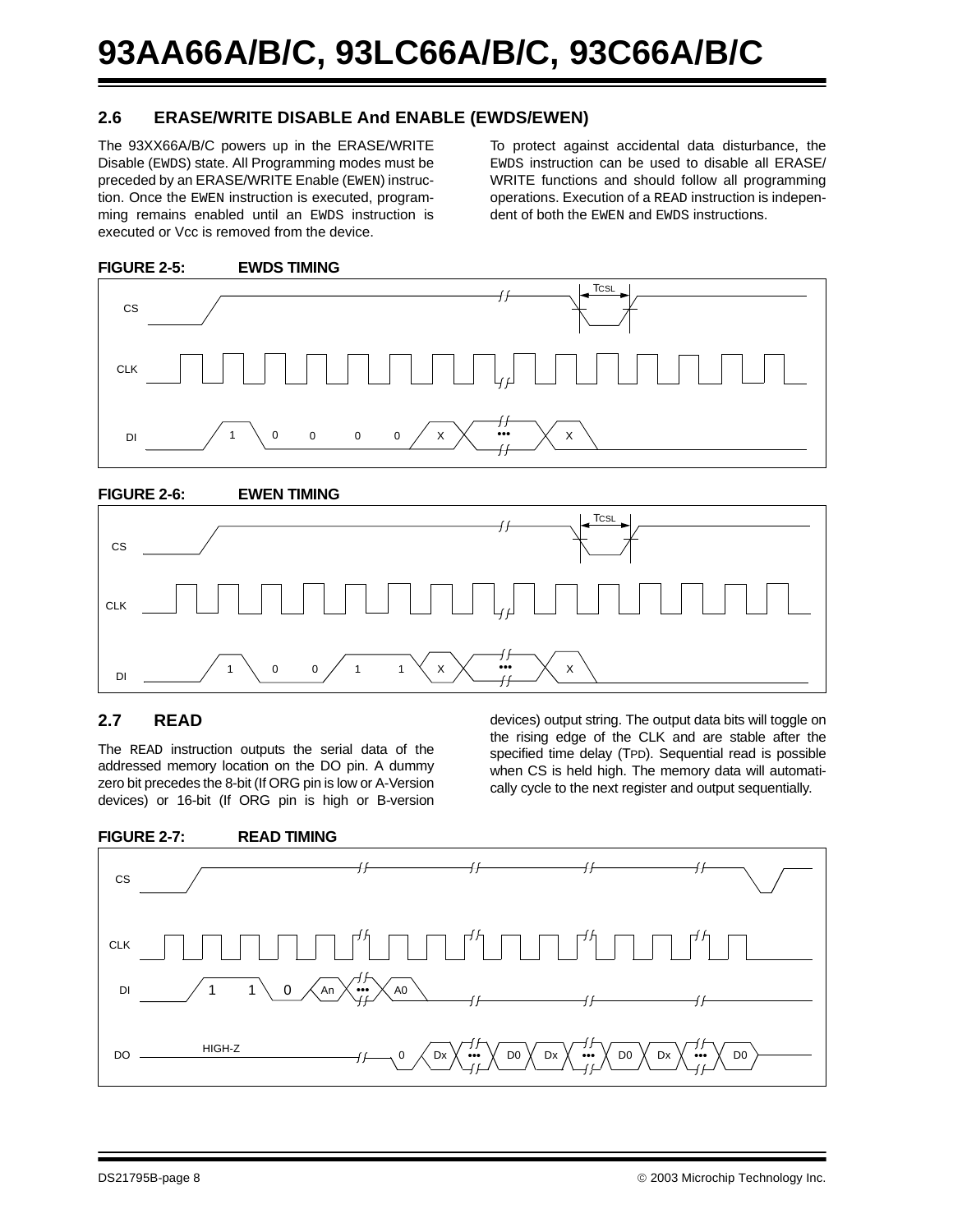#### **2.8 WRITE**

The WRITE instruction is followed by 8 bits (If ORG is low or A-version devices) or 16 bits (If ORG pin is high or B-version devices) of data which are written into the specified address. For 93AA66A/B/C and 93LC66A/B/C devices, after the last data bit is clocked into DI, the falling edge of CS initiates the self-timed auto-erase and programming cycle. For 93C66A/B/C devices, the selftimed auto-erase and programming cycle is initiated by the rising edge of CLK on the last data bit.

The DO pin indicates the READY/BUSY status of the device, if CS is brought high after a minimum of 250 ns low (TCSL). DO at logical '0' indicates that programming is still in progress. DO at logical '1' indicates that the register at the specified address has been written with the data specified and the device is ready for another instruction.

**Note:** Issuing a Start bit and then taking CS low will clear the READY/BUSY status from DO.



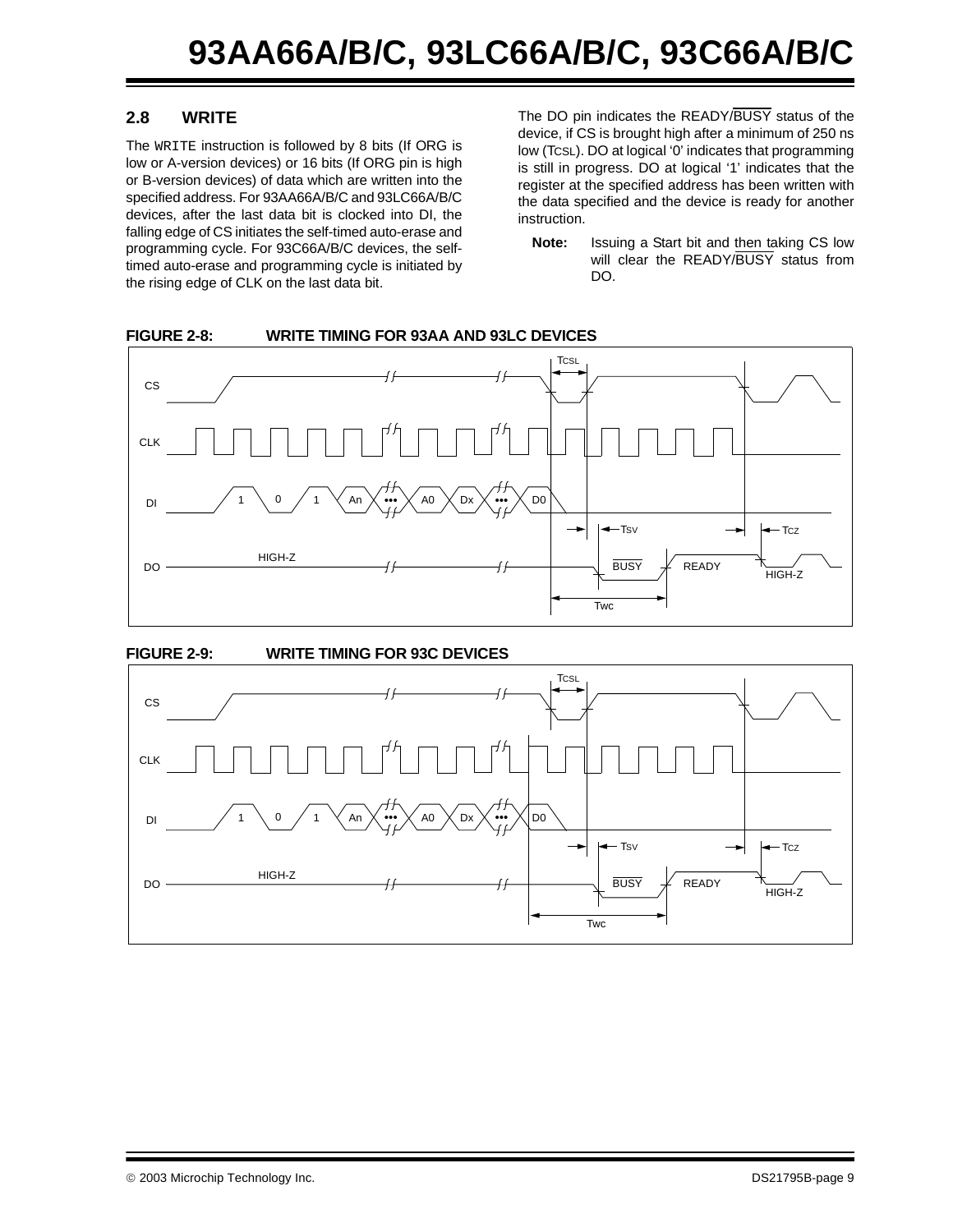### **2.9 WRITE ALL (WRAL)**

The Write All (WRAL) instruction will write the entire memory array with the data specified in the command. For 93AA66A/B/C and 93LC66A/B/C devices, after the last data bit is clocked into DI, the falling edge of CS initiates the self-timed auto-erase and programming cycle. For 93C66A/B/C devices, the self-timed autoerase and programming cycle is initiated by the rising edge of CLK on the last data bit. Clocking of the CLK pin is not necessary after the device has entered the WRAL cycle. The WRAL command does include an

automatic ERAL cycle for the device. Therefore, the WRAL instruction does not require an ERAL instruction but the chip must be in the EWEN status.

The DO pin indicates the READY/BUSY status of the device if CS is brought high after a minimum of 250 ns low (TCSL).

**Note:** Issuing a Start bit and then taking CS low will clear the READY/BUSY status from DO.

Vcc must be  $≥$  4.5V for proper operation of WRAL.

#### **FIGURE 2-10: WRAL TIMING FOR 93AA AND 93LC DEVICES**





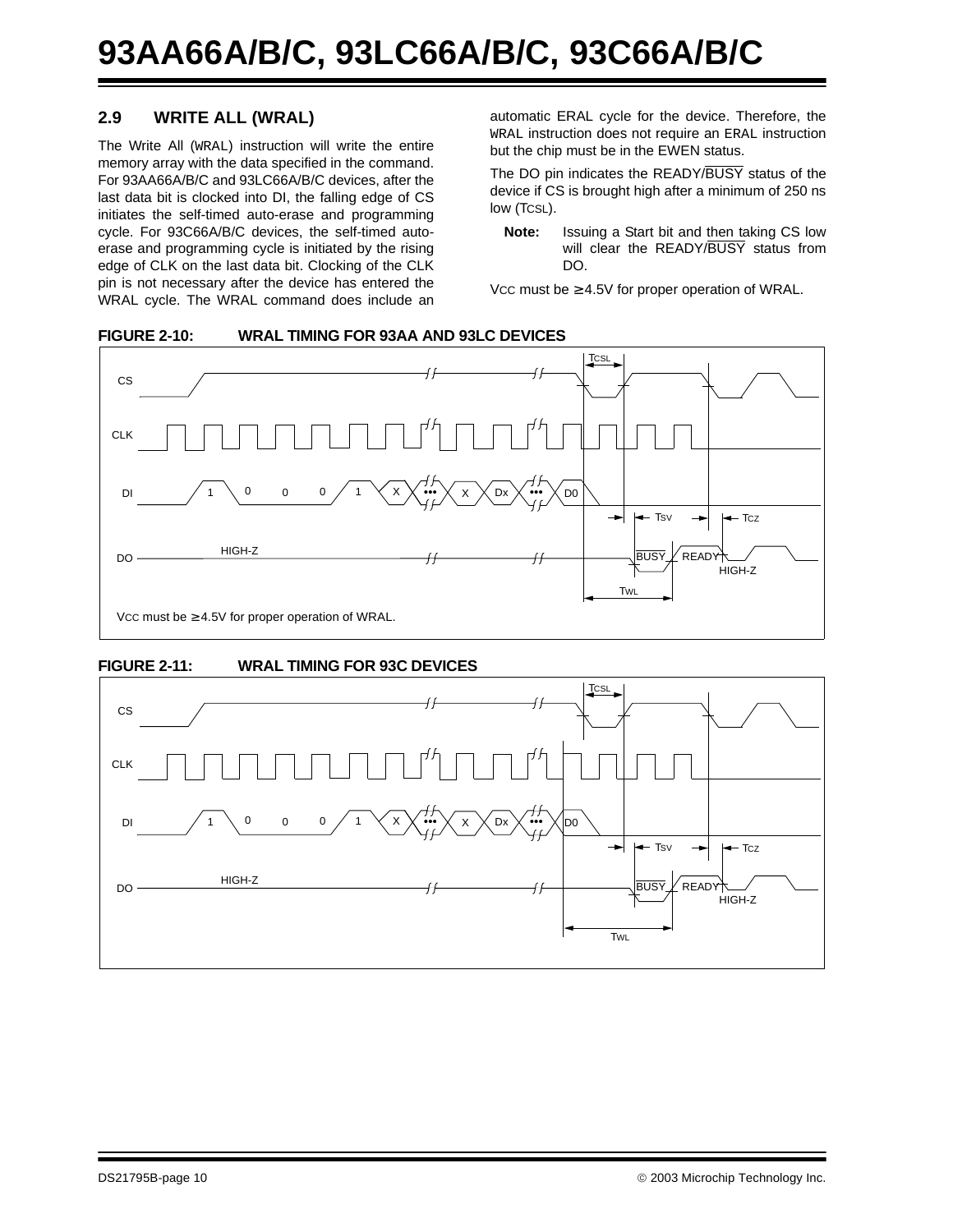### **3.0 PIN DESCRIPTIONS**

#### **TABLE 3-1: PIN DESCRIPTIONS**

| <b>Name</b> | SOIC/PDIP/<br><b>MSOP/TSSOP</b> | <b>SOT-23</b> | <b>Rotated SOIC</b> | <b>Function</b>                                              |
|-------------|---------------------------------|---------------|---------------------|--------------------------------------------------------------|
| <b>CS</b>   |                                 | 5             | 3                   | Chip Select                                                  |
| <b>CLK</b>  | 2                               | 4             | 4                   | <b>Serial Clock</b>                                          |
| DI          | 3                               | 3             | 5                   | Data In                                                      |
| DO          | 4                               |               | 6                   | Data Out                                                     |
| <b>VSS</b>  | 5                               | 2             | 7                   | Ground                                                       |
| ORG/NC      | 6                               | N/A           | 8                   | Organization / 93XX66C<br>No Internal Connection / 93XX66A/B |
| <b>NC</b>   |                                 | N/A           |                     | No Internal Connection                                       |
| <b>VCC</b>  | 8                               | 6             | 2                   | Power Supply                                                 |

### **3.1 Chip Select (CS)**

A high level selects the device; a low level deselects the device and forces it into Standby mode. However, a programming cycle which is already in progress will be completed, regardless of the Chip Select (CS) input signal. If CS is brought low during a program cycle, the device will go into Standby mode as soon as the programming cycle is completed.

CS must be low for 250 ns minimum (TCSL) between consecutive instructions. If CS is low, the internal control logic is held in a Reset status.

### **3.2 Serial Clock (CLK)**

The Serial Clock is used to synchronize the communication between a master device and the 93XX series device. Opcodes, address and data bits are clocked in on the positive edge of CLK. Data bits are also clocked out on the positive edge of CLK.

CLK can be stopped anywhere in the transmission sequence (at high or low level) and can be continued anytime with respect to clock high time (TCKH) and clock low time (TCKL). This gives the controlling master freedom in preparing opcode, address and data.

CLK is a "Don't Care" if CS is low (device deselected). If CS is high, but the Start condition has not been detected  $(DI = 0)$ , any number of clock cycles can be received by the device without changing its status (i.e., waiting for a Start condition).

CLK cycles are not required during the self-timed Write (i.e., auto ERASE/WRITE) cycle.

After detection of a Start condition the specified number of clock cycles (respectively low-to-high transitions of CLK) must be provided. These clock cycles are required to clock in all required opcode, address and data bits before an instruction is executed. CLK and DI then become don't care inputs waiting for a new Start condition to be detected.

### **3.3 Data In (DI)**

Data In (DI) is used to clock in a Start bit, opcode, address and data synchronously with the CLK input.

### <span id="page-10-0"></span>**3.4 Data Out (DO)**

Data Out (DO) is used in the READ mode to output data synchronously with the CLK input (TPD after the positive edge of CLK).

This pin also provides READY/BUSY status information during ERASE and WRITE cycles. READY/BUSY status information is available on the DO pin if CS is brought high after being low for minimum Chip Select low time (TCSL) and an Erase or Write operation has been initiated.

The Status signal is not available on DO, if CS is held low during the entire ERASE or WRITE cycle. In this case, DO is in the HIGH-Z mode. If status is checked after the ERASE/WRITE cycle, the data line will be high to indicate the device is ready.

**Note:** Issuing a Start bit and then taking CS low will clear the READY/BUSY status from DO.

### **3.5 Organization (ORG)**

When the ORG pin is connected to Vcc or Logic HI, the (x16) memory organization is selected. When the ORG pin is tied to VSS or Logic LO, the (x8) memory organization is selected. For proper operation, ORG must be tied to a valid logic level.

93XX66A devices are always x8 organization and 93XX66B devices are always x16 organization.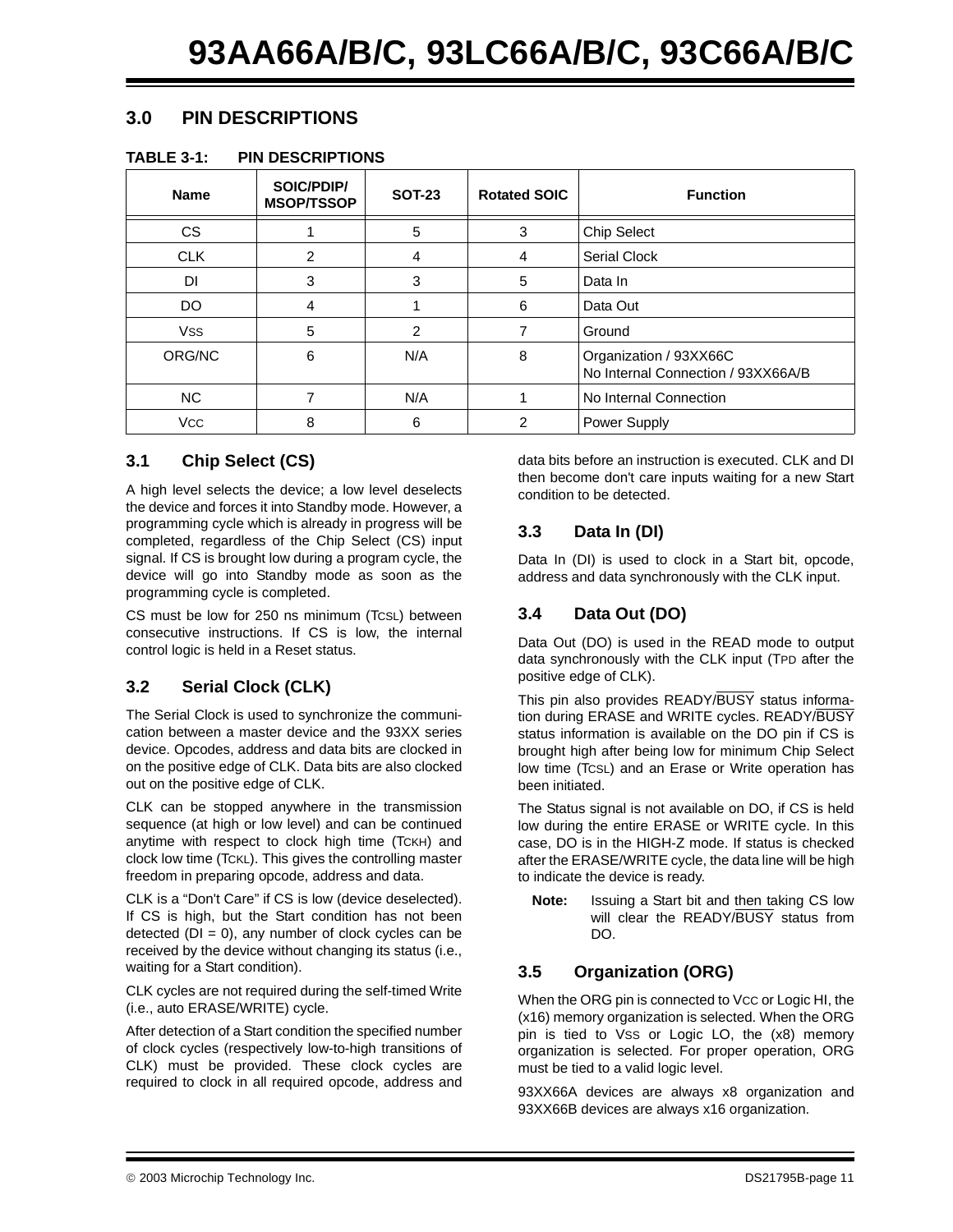# **4.0 PACKAGING INFORMATION**

#### **4.1 Package Marking Information**





 $3EL7$ 

<u>mma</u>

<u>n n n</u>

I/P 1L7 93LC66B

> Д Д Д

□

 $\mathbf{\Omega}$ 0228

Example:

<u>nn nn</u>

| Λ |  |
|---|--|
|   |  |
|   |  |

8-Lead PDIP



8-Lead SOIC



XXXX 8-Lead TSSOP





| <b>MSOP 1st Line Marking Codes</b>                                   |          |                 |  |  |  |  |  |
|----------------------------------------------------------------------|----------|-----------------|--|--|--|--|--|
| Device                                                               | std mark | Pb-free<br>mark |  |  |  |  |  |
| 93AA66A                                                              | 3A66AT   | GA66AT          |  |  |  |  |  |
| 93AA66B                                                              | 3A66BT   | GA66BT          |  |  |  |  |  |
| 93AA66C                                                              | 3A66CT   | GA66CT          |  |  |  |  |  |
| 93LC66A                                                              | 3L66AT   | GL66AT          |  |  |  |  |  |
| 93LC66B                                                              | 3L66BT   | GL66BT          |  |  |  |  |  |
| 93LC66C                                                              | 3L66CT   | GL66CT          |  |  |  |  |  |
| 93C66A                                                               | 3C66AT   | GC66AT          |  |  |  |  |  |
| 93C66B                                                               | 3C66BT   | GC66BT          |  |  |  |  |  |
| GC66CT<br>93C66C<br>3C66CT                                           |          |                 |  |  |  |  |  |
| $T =$ blank for commercial, "I" for Industrial,<br>"E" for Extended. |          |                 |  |  |  |  |  |

| SOT23 Marking Codes                                                  |      |      |  |  |  |  |
|----------------------------------------------------------------------|------|------|--|--|--|--|
| Device<br>I-temp<br>E-temp                                           |      |      |  |  |  |  |
| 93AA66A                                                              | 3BNN |      |  |  |  |  |
| 93AA66B                                                              | 3LNN |      |  |  |  |  |
| 93LC66A                                                              | 3ENN | 3FNN |  |  |  |  |
| 93LC66B                                                              | 3PNN | 3RNN |  |  |  |  |
| 93C66A                                                               | 3HNN | 3JNN |  |  |  |  |
| 93C66B<br>3TNN<br>3UNN                                               |      |      |  |  |  |  |
| Pb-free topside mark is same; Pb-free<br>noted only on carton label. |      |      |  |  |  |  |

| <b>TSSOP 1st Line Marking Codes</b>    |          |                 |  |  |  |  |
|----------------------------------------|----------|-----------------|--|--|--|--|
| Device                                 | std mark | Pb-free<br>mark |  |  |  |  |
| 93AA66A                                | A66A     | GACA            |  |  |  |  |
| 93AA66B                                | A66B     | GACB            |  |  |  |  |
| 93AA66C                                | A66C     | GACC            |  |  |  |  |
| 93LC66A                                | L66A     | GLCA            |  |  |  |  |
| 93LC66B                                | L66B     | GLCB            |  |  |  |  |
| 93LC66C                                | L66C     | GLCC            |  |  |  |  |
| 93C66A                                 | C66A     | GCCA            |  |  |  |  |
| 93C66B                                 | C66B     | GCCB            |  |  |  |  |
| 93C66C                                 | C66C     | GCCC            |  |  |  |  |
| Temperature grade is marked on line 2. |          |                 |  |  |  |  |

|       | <b>Blank</b><br>Е<br>YY<br><b>WW</b><br><b>NNN</b> | Legend: XXX Part number<br>Temperature<br>Commercial<br>Industrial<br>Extended<br>Year code (last 2 digits of calendar year) except TSSOP<br>and MSOP which use only the last 1 digit<br>Week code (week of January 1 is week '01')<br>Alphanumeric traceability code |
|-------|----------------------------------------------------|-----------------------------------------------------------------------------------------------------------------------------------------------------------------------------------------------------------------------------------------------------------------------|
| Note: |                                                    | Custom marking available.                                                                                                                                                                                                                                             |

**1L7** 

Г

L66B I228

 $\blacksquare$ 

 $\overline{\phantom{0}}$ 

┑

Example: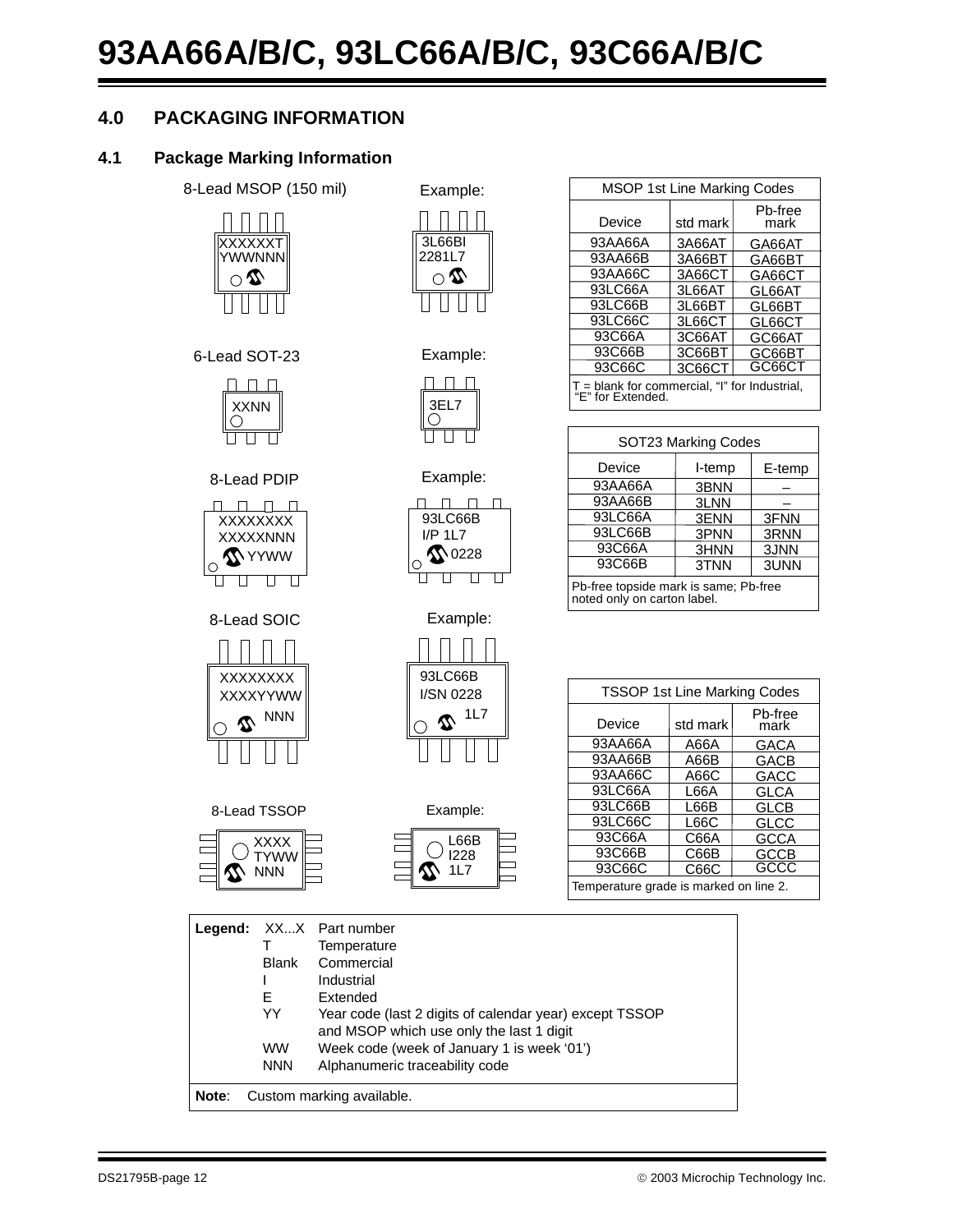#### **8-Lead Plastic Micro Small Outline Package (MS) (MSOP)**





|                                 | Units          | <b>INCHES</b> |            |              | MILLIMETERS* |            |              |
|---------------------------------|----------------|---------------|------------|--------------|--------------|------------|--------------|
| <b>Dimension Limits</b>         |                | <b>MIN</b>    | <b>NOM</b> | <b>MAX</b>   | <b>MIN</b>   | <b>NOM</b> | <b>MAX</b>   |
| Number of Pins                  | n              |               | 8          |              |              | 8          |              |
| Pitch                           | р              |               | .026 BSC   |              |              | 0.65 BSC   |              |
| Overall Height                  | A              |               |            | .043         |              |            | 1.10         |
| <b>Molded Package Thickness</b> | A <sub>2</sub> | .030          | .033       | .037         | 0.75         | 0.85       | 0.95         |
| Standoff                        | A1             | .000          |            | .006         | 0.00         |            | 0.15         |
| Overall Width                   | E              |               | .193 TYP.  |              | 4.90 BSC     |            |              |
| Molded Package Width            | E <sub>1</sub> |               | .118 BSC   |              | 3.00 BSC     |            |              |
| Overall Length                  | D              |               | .118 BSC   |              |              | 3.00 BSC   |              |
| Foot Length                     |                | .016          | .024       | .031         | 0.40         | 0.60       | 0.80         |
| Footprint (Reference)           | F              |               | .037 REF   |              | 0.95 REF     |            |              |
| Foot Angle                      | φ              | $0^{\circ}$   | ۰          | 8°           | $0^{\circ}$  |            | $8^{\circ}$  |
| <b>Lead Thickness</b>           | с              | .003          | .006       | .009         | 0.08         |            | 0.23         |
| <b>Lead Width</b>               | B              | .009          | .012       | .016         | 0.22         |            | 0.40         |
| Mold Draft Angle Top            | $\alpha$       | $5^{\circ}$   | -          | $15^{\circ}$ | $5^{\circ}$  |            | $15^{\circ}$ |
| Mold Draft Angle Bottom         | β              | $5^\circ$     | ۰          | $15^{\circ}$ | $5^{\circ}$  | -          | $15^{\circ}$ |

\*Controlling Parameter

Notes:

Dimensions D and E1 do not include mold flash or protrusions. Mold flash or protrusions shall not exceed .010" (0.254mm) per side.

JEDEC Equivalent: MO-187

Drawing No. C04-111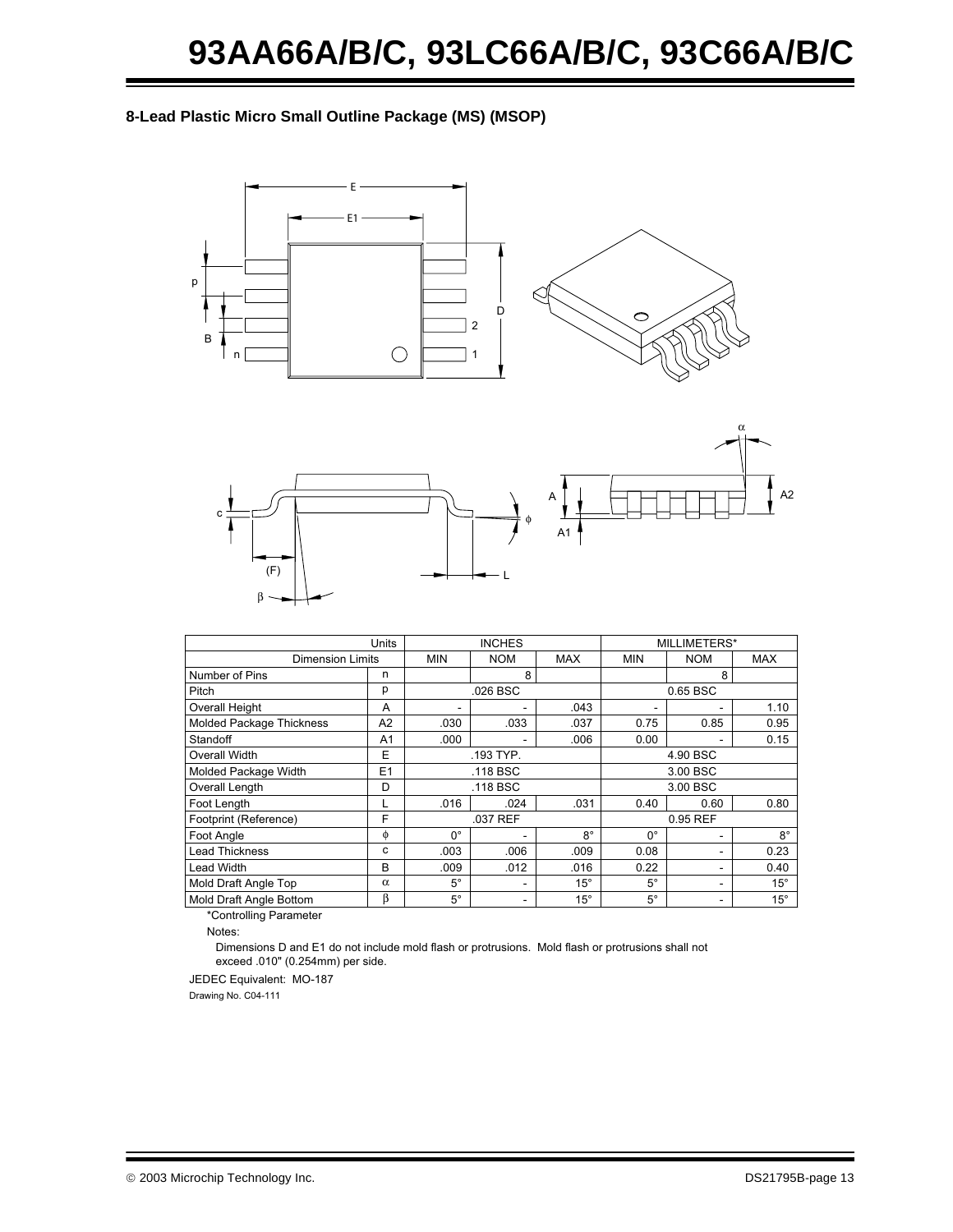**6-Lead Plastic Small Outline Transistor (OT) (SOT-23)**









|                                 | Units          | INCHES*    |            |      | <b>MILLIMETERS</b> |            |            |  |
|---------------------------------|----------------|------------|------------|------|--------------------|------------|------------|--|
| <b>Dimension Limits</b>         |                | <b>MIN</b> | <b>NOM</b> |      | <b>MIN</b>         | <b>NOM</b> | <b>MAX</b> |  |
| Number of Pins                  | n              |            | 6          |      |                    | 6          |            |  |
| Pitch                           | р              |            | .038       |      |                    | 0.95       |            |  |
| Outside lead pitch (basic)      | p1             |            | .075       |      |                    | 1.90       |            |  |
| <b>Overall Height</b>           | A              | .035       | .046       | .057 | 0.90               | 1.18       | 1.45       |  |
| <b>Molded Package Thickness</b> | A <sub>2</sub> | .035       | .043       | .051 | 0.90               | 1.10       | 1.30       |  |
| Standoff                        | A <sub>1</sub> | .000       | .003       | .006 | 0.00               | 0.08       | 0.15       |  |
| Overall Width                   | E              | .102       | .110       | .118 | 2.60               | 2.80       | 3.00       |  |
| Molded Package Width            | E1             | .059       | .064       | .069 | 1.50               | 1.63       | 1.75       |  |
| Overall Length                  | D              | .110       | .116       | .122 | 2.80               | 2.95       | 3.10       |  |
| Foot Length                     | L              | .014       | .018       | .022 | 0.35               | 0.45       | 0.55       |  |
| Foot Angle                      | φ              | $\Omega$   | 5          | 10   | O                  | 5          | 10         |  |
| <b>Lead Thickness</b>           | c              | .004       | .006       | .008 | 0.09               | 0.15       | 0.20       |  |
| Lead Width                      | B              | .014       | .017       | .020 | 0.35               | 0.43       | 0.50       |  |
| Mold Draft Angle Top            | $\alpha$       | 0          | 5          | 10   | 0                  | 5          | 10         |  |
| Mold Draft Angle Bottom         | β              | $\Omega$   | 5          | 10   | 0                  | 5          | 10         |  |

\*Controlling Parameter

Notes:

exceed .005" (0.127mm) per side. Dimensions D and E1 do not include mold flash or protrusions. Mold flash or protrusions shall not

JEITA (formerly EIAJ) equivalent: SC-74A Drawing No. C04-120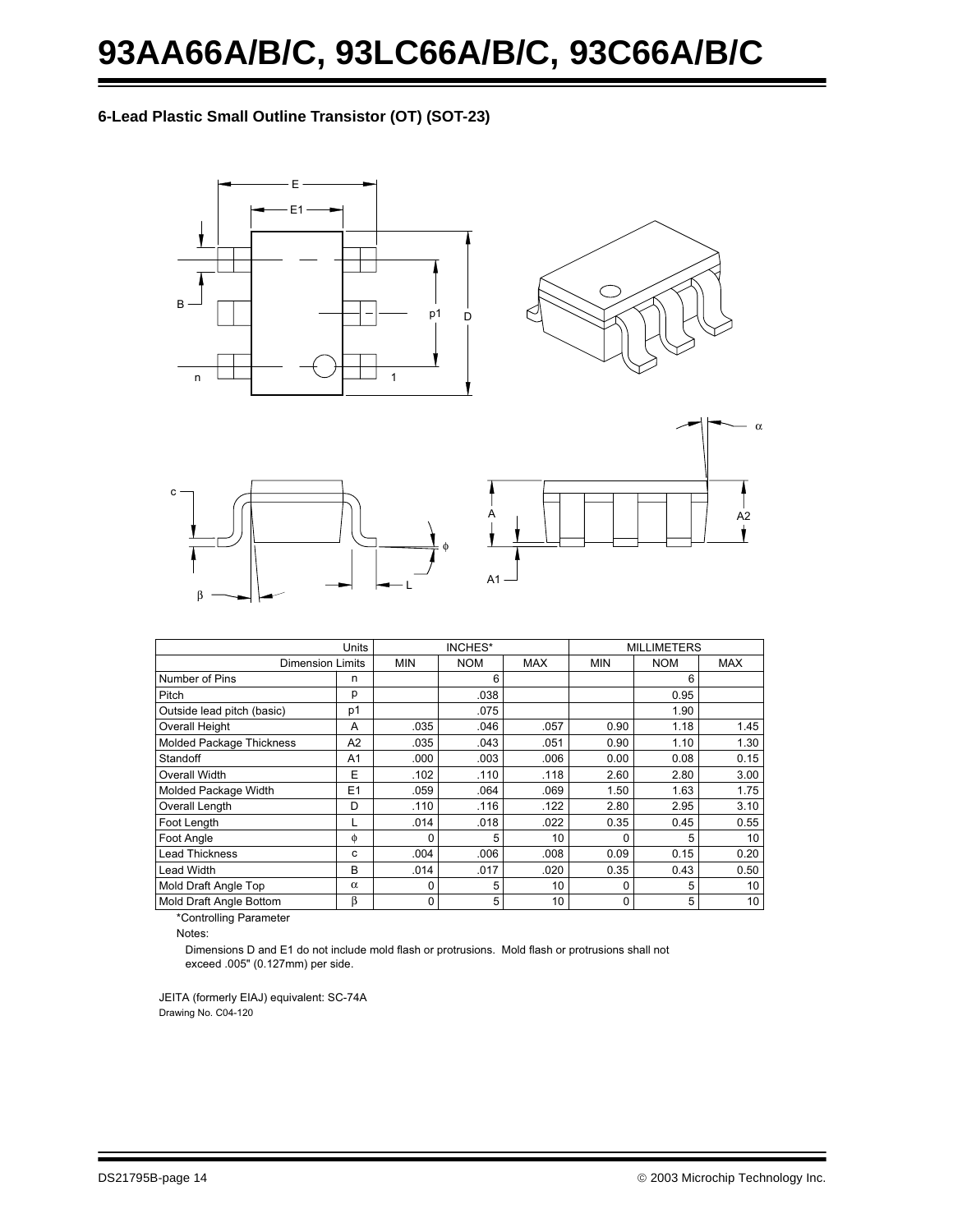**8-Lead Plastic Dual In-line (P) – 300 mil (PDIP)**







|                                 | Units          | INCHES*    |            |            | <b>MILLIMETERS</b> |            |                 |
|---------------------------------|----------------|------------|------------|------------|--------------------|------------|-----------------|
| <b>Dimension Limits</b>         |                | <b>MIN</b> | <b>NOM</b> | <b>MAX</b> | <b>MIN</b>         | <b>NOM</b> | <b>MAX</b>      |
| Number of Pins                  | n              |            | 8          |            |                    | 8          |                 |
| Pitch                           | р              |            | .100       |            |                    | 2.54       |                 |
| Top to Seating Plane            | A              | .140       | .155       | .170       | 3.56               | 3.94       | 4.32            |
| Molded Package Thickness        | A <sub>2</sub> | .115       | .130       | .145       | 2.92               | 3.30       | 3.68            |
| Base to Seating Plane           | A <sub>1</sub> | .015       |            |            | 0.38               |            |                 |
| Shoulder to Shoulder Width      | E              | .300       | .313       | .325       | 7.62               | 7.94       | 8.26            |
| Molded Package Width            | E1             | .240       | .250       | .260       | 6.10               | 6.35       | 6.60            |
| Overall Length                  | D              | .360       | .373       | .385       | 9.14               | 9.46       | 9.78            |
| Tip to Seating Plane            |                | .125       | .130       | .135       | 3.18               | 3.30       | 3.43            |
| <b>Lead Thickness</b>           | c              | .008       | .012       | .015       | 0.20               | 0.29       | 0.38            |
| <b>Upper Lead Width</b>         | <b>B1</b>      | .045       | .058       | .070       | 1.14               | 1.46       | 1.78            |
| Lower Lead Width                | B              | .014       | .018       | .022       | 0.36               | 0.46       | 0.56            |
| ş<br><b>Overall Row Spacing</b> | eB             | .310       | .370       | .430       | 7.87               | 9.40       | 10.92           |
| Mold Draft Angle Top            | $\alpha$       | 5          | 10         | 15         | 5                  | 10         | 15              |
| Mold Draft Angle Bottom         | β              | 5          | 10         | 15         | 5                  | 10         | 15 <sup>1</sup> |

Controlling Parameter § Significant Characteristic

Notes:

Dimensions D and E1 do not include mold flash or protrusions. Mold flash or protrusions shall not exceed .010" (0.254mm) per side.

JEDEC Equivalent: MS-001

Drawing No. C04-018

2003 Microchip Technology Inc. DS21795B-page 15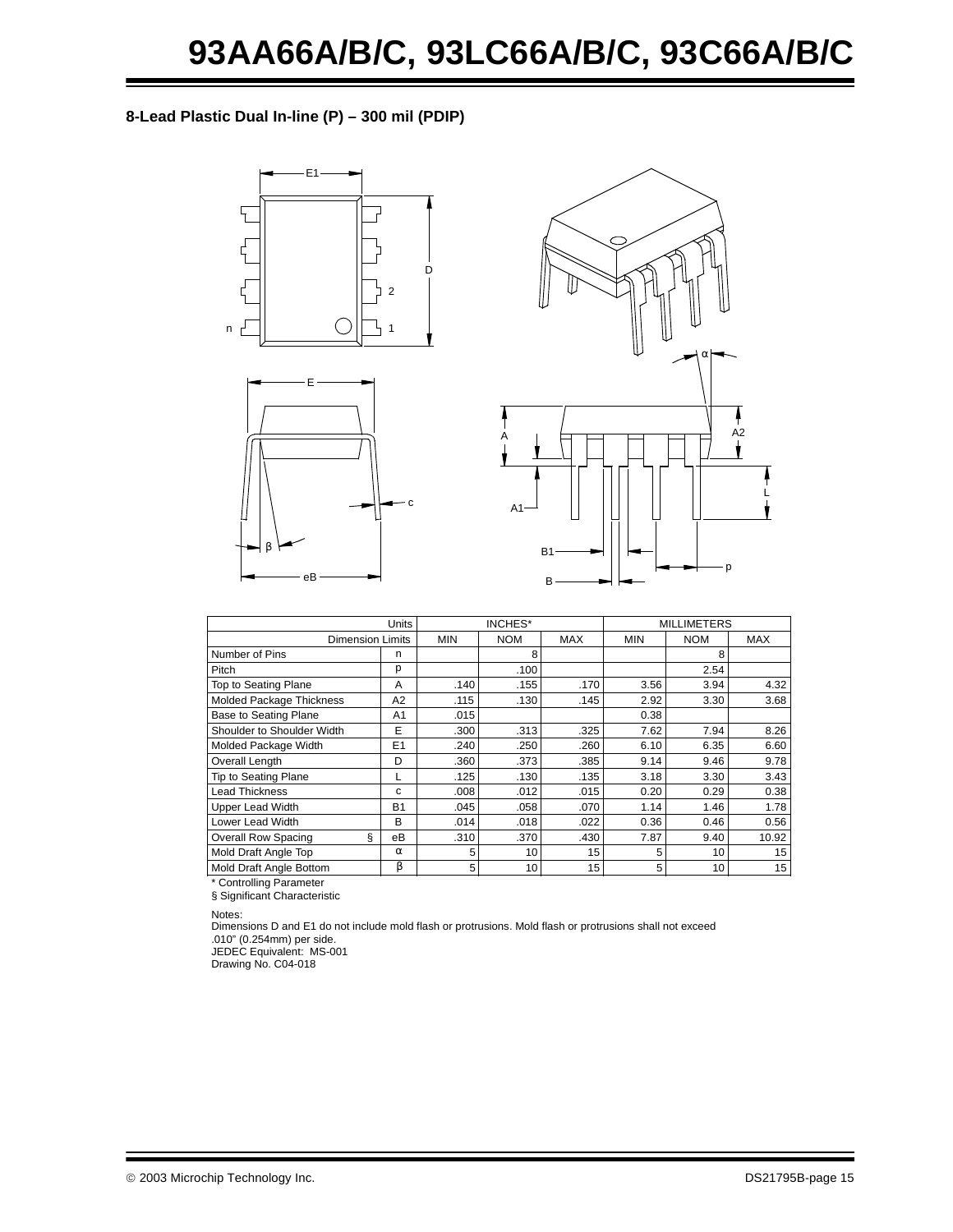# **93AA66A/B/C, 93LC66A/B/C, 93C66A/B/C**

#### **8-Lead Plastic Small Outline (SN) – Narrow, 150 mil (SOIC)**









|                          | <b>Units</b>   | INCHES*    |            |            | <b>MILLIMETERS</b> |            |            |
|--------------------------|----------------|------------|------------|------------|--------------------|------------|------------|
| <b>Dimension Limits</b>  |                | <b>MIN</b> | <b>NOM</b> | <b>MAX</b> | <b>MIN</b>         | <b>NOM</b> | <b>MAX</b> |
| Number of Pins           | n              |            | 8          |            |                    | 8          |            |
| Pitch                    | р              |            | .050       |            |                    | 1.27       |            |
| <b>Overall Height</b>    | A              | .053       | .061       | .069       | 1.35               | 1.55       | 1.75       |
| Molded Package Thickness | A <sub>2</sub> | .052       | .056       | .061       | 1.32               | 1.42       | 1.55       |
| Standoff §               | A1             | .004       | .007       | .010       | 0.10               | 0.18       | 0.25       |
| Overall Width            | E              | .228       | .237       | .244       | 5.79               | 6.02       | 6.20       |
| Molded Package Width     | E1             | .146       | .154       | .157       | 3.71               | 3.91       | 3.99       |
| Overall Length           | D              | .189       | .193       | .197       | 4.80               | 4.90       | 5.00       |
| <b>Chamfer Distance</b>  | h              | .010       | .015       | .020       | 0.25               | 0.38       | 0.51       |
| Foot Length              |                | .019       | .025       | .030       | 0.48               | 0.62       | 0.76       |
| Foot Angle               | φ              |            |            | 8          | $\Omega$           |            | 8          |
| <b>Lead Thickness</b>    | c              | .008       | .009       | .010       | 0.20               | 0.23       | 0.25       |
| <b>Lead Width</b>        | B              | .013       | .017       | .020       | 0.33               | 0.42       | 0.51       |
| Mold Draft Angle Top     | $\alpha$       |            | 12         | 15         | $\Omega$           | 12         | 15         |
| Mold Draft Angle Bottom  | β              | 0          | 12         | 15         | 0                  | 12         | 15         |
| $\cdots$                 |                |            |            |            |                    |            |            |

\* Controlling Parameter

§ Significant Characteristic

Notes:

Dimensions D and E1 do not include mold flash or protrusions. Mold flash or protrusions shall not exceed .010" (0.254mm) per side.

JEDEC Equivalent: MS-012 Drawing No. C04-057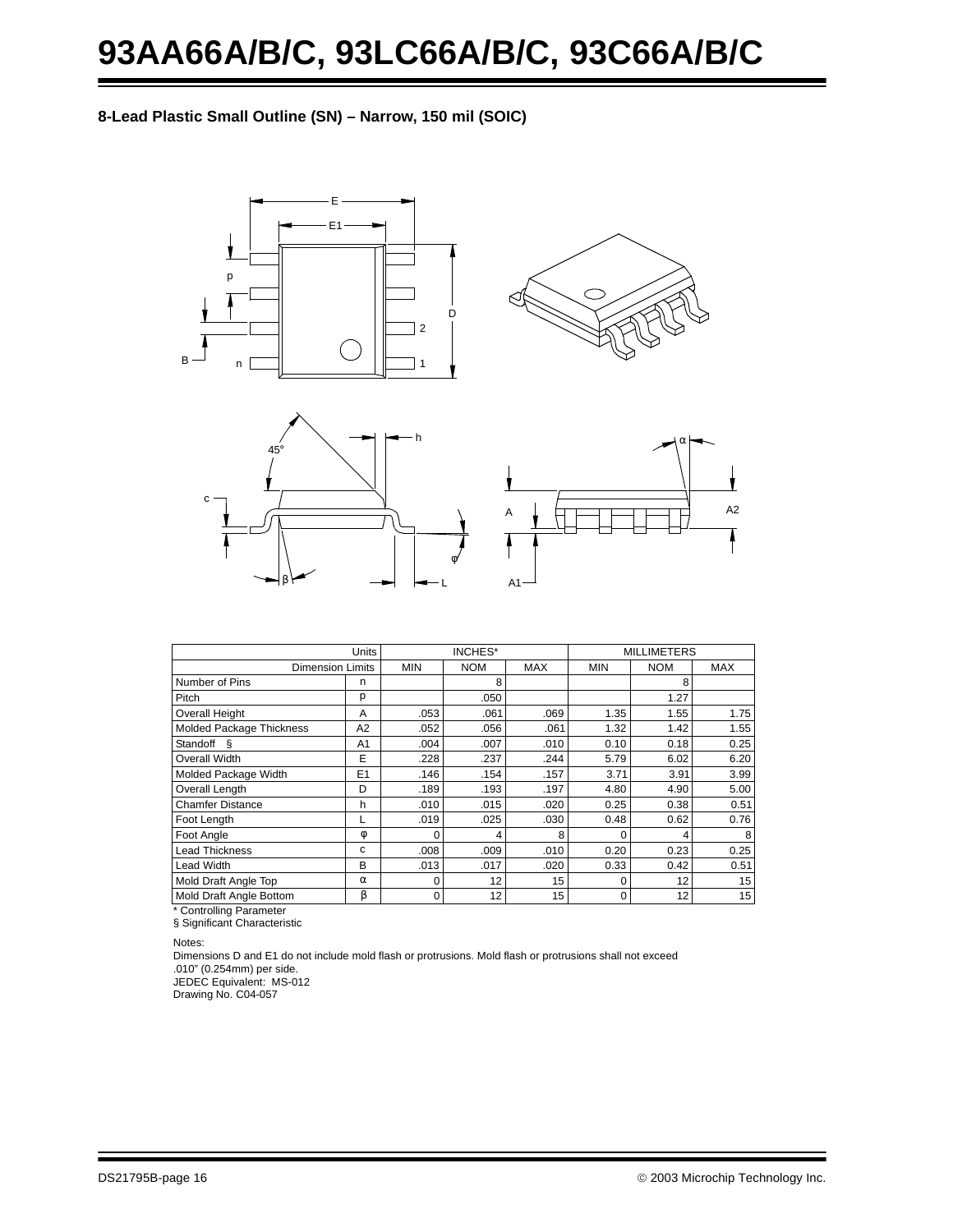#### **8-Lead Plastic Thin Shrink Small Outline (ST) – 4.4 mm (TSSOP)**





|                          | <b>Units</b>   |            | <b>INCHES</b> |            | MILLIMETERS* |            |                 |
|--------------------------|----------------|------------|---------------|------------|--------------|------------|-----------------|
| <b>Dimension Limits</b>  |                | <b>MIN</b> | <b>NOM</b>    | <b>MAX</b> | <b>MIN</b>   | <b>NOM</b> | <b>MAX</b>      |
| Number of Pins           | n              |            | 8             |            |              | 8          |                 |
| Pitch                    | p              |            | .026          |            |              | 0.65       |                 |
| <b>Overall Height</b>    | A              |            |               | .043       |              |            | 1.10            |
| Molded Package Thickness | A2             | .033       | .035          | .037       | 0.85         | 0.90       | 0.95            |
| Standoff<br>ιş           | A <sub>1</sub> | .002       | .004          | .006       | 0.05         | 0.10       | 0.15            |
| Overall Width            | E              | .246       | .251          | .256       | 6.25         | 6.38       | 6.50            |
| Molded Package Width     | E1             | .169       | .173          | .177       | 4.30         | 4.40       | 4.50            |
| Molded Package Length    | D              | .114       | .118          | .122       | 2.90         | 3.00       | 3.10            |
| Foot Length              |                | .020       | .024          | .028       | 0.50         | 0.60       | 0.70            |
| Foot Angle               | φ              |            | 4             | 8          |              |            | 8               |
| <b>Lead Thickness</b>    | c              | .004       | .006          | .008       | 0.09         | 0.15       | 0.20            |
| <b>Lead Width</b>        | B              | .007       | .010          | .012       | 0.19         | 0.25       | 0.30            |
| Mold Draft Angle Top     | $\alpha$       | 0          | 5             | 10         |              | 5          | 10              |
| Mold Draft Angle Bottom  | β              | $\Omega$   | 5             | 10         | $\Omega$     | 5          | 10 <sup>1</sup> |

\* Controlling Parameter

§ Significant Characteristic

Notes:

Dimensions D and E1 do not include mold flash or protrusions. Mold flash or protrusions shall not exceed .005" (0.127mm) per side. JEDEC Equivalent: MO-153

Drawing No. C04-086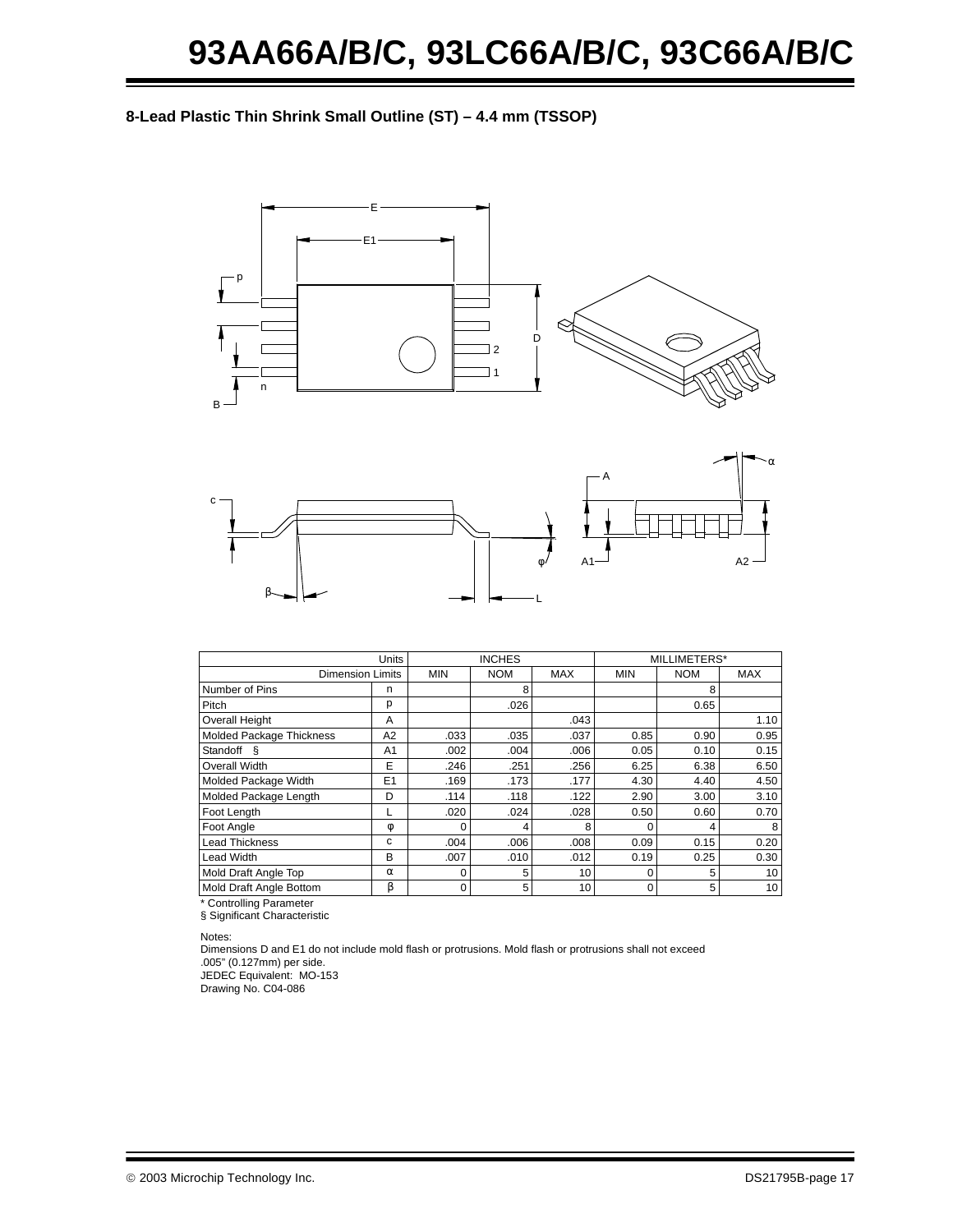# **APPENDIX A: REVISION HISTORY**

#### **Revision B**

Corrections to Section 1.0, Electrical Characteristics. Section 4.1, 6-Lead SOT-23 package to OT.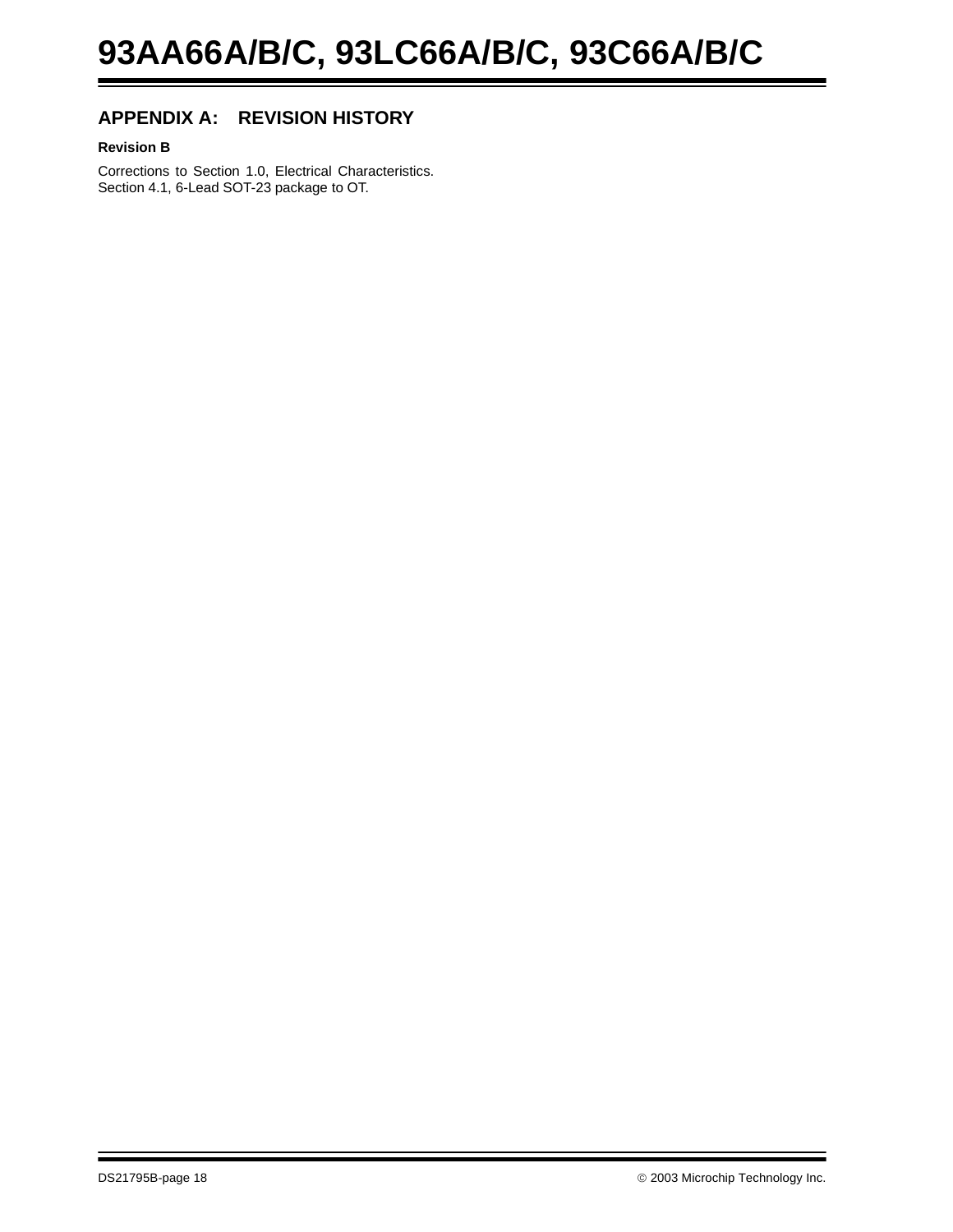# **ON-LINE SUPPORT**

Microchip provides on-line support on the Microchip World Wide Web site.

The web site is used by Microchip as a means to make files and information easily available to customers. To view the site, the user must have access to the Internet and a web browser, such as Netscape<sup>®</sup> or Microsoft<sup>®</sup> Internet Explorer. Files are also available for FTP download from our FTP site.

#### **Connecting to the Microchip Internet Web Site**

The Microchip web site is available at the following URL:

#### **www.microchip.com**

The file transfer site is available by using an FTP service to connect to:

#### **ftp://ftp.microchip.com**

The web site and file transfer site provide a variety of services. Users may download files for the latest Development Tools, Data Sheets, Application Notes, User's Guides, Articles and Sample Programs. A variety of Microchip specific business information is also available, including listings of Microchip sales offices, distributors and factory representatives. Other data available for consideration is:

- Latest Microchip Press Releases
- Technical Support Section with Frequently Asked **Questions**
- Design Tips
- Device Errata
- Job Postings
- Microchip Consultant Program Member Listing
- Links to other useful web sites related to Microchip Products
- Conferences for products, Development Systems, technical information and more
- Listing of seminars and events

# **SYSTEMS INFORMATION AND UPGRADE HOT LINE**

The Systems Information and Upgrade Line provides system users a listing of the latest versions of all of Microchip's development systems software products. Plus, this line provides information on how customers can receive the most current upgrade kits.The Hot Line Numbers are:

1-800-755-2345 for U.S. and most of Canada, and

1-480-792-7302 for the rest of the world.

042003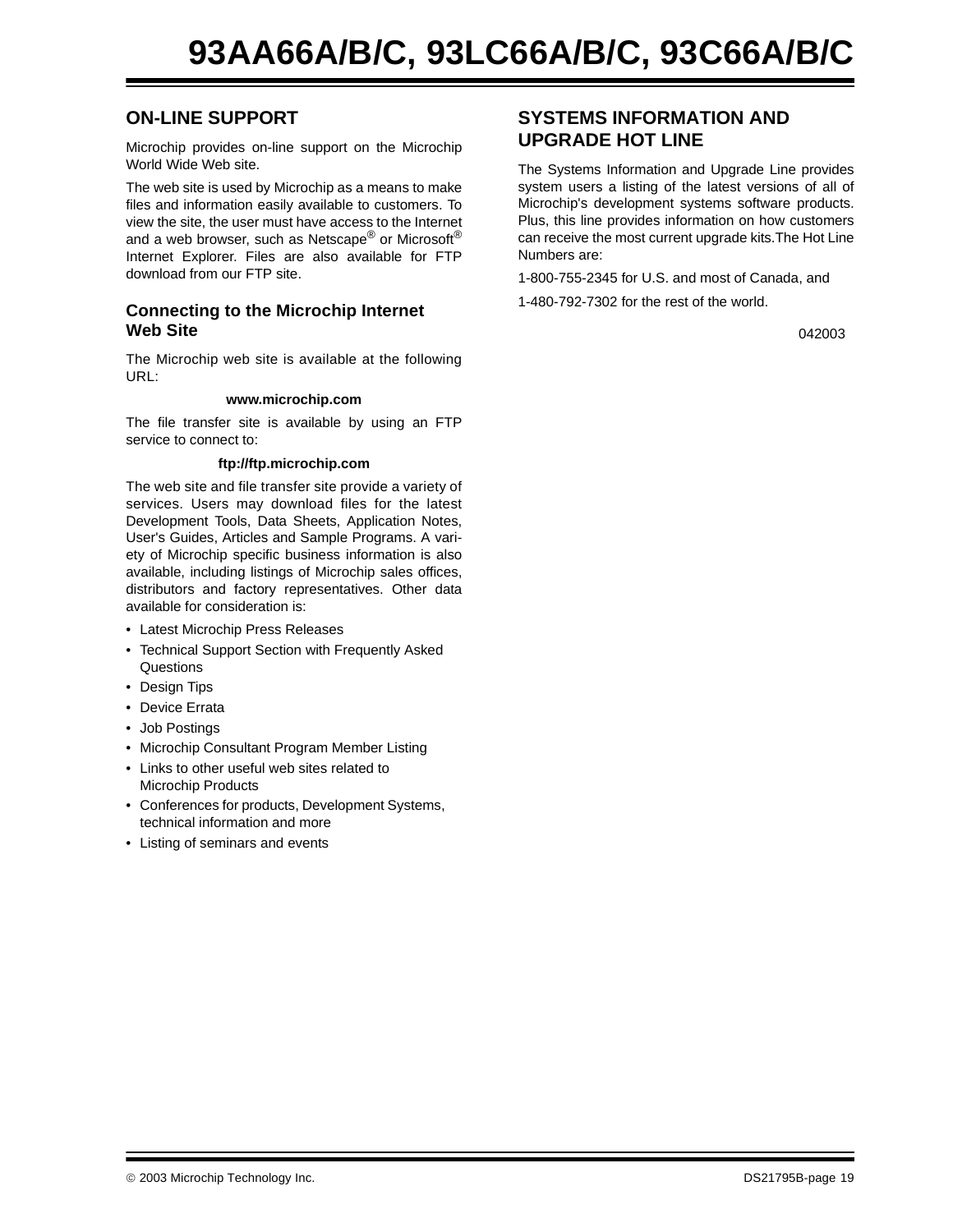# **93AA66A/B/C, 93LC66A/B/C, 93C66A/B/C**

# **READER RESPONSE**

It is our intention to provide you with the best documentation possible to ensure successful use of your Microchip product. If you wish to provide your comments on organization, clarity, subject matter, and ways in which our documentation can better serve you, please FAX your comments to the Technical Publications Manager at (480) 792-4150.

Please list the following information, and use this outline to provide us with your comments about this document.

| To: | <b>Technical Publications Manager</b>                                                   | Total Pages Sent ________                                                                   |
|-----|-----------------------------------------------------------------------------------------|---------------------------------------------------------------------------------------------|
| RE: | Reader Response                                                                         |                                                                                             |
|     |                                                                                         |                                                                                             |
|     |                                                                                         |                                                                                             |
|     |                                                                                         |                                                                                             |
|     |                                                                                         |                                                                                             |
|     |                                                                                         | Telephone: (_______) __________ - ___________    FAX: (_____) _________ - ________          |
|     | Application (optional):                                                                 |                                                                                             |
|     | Would you like a reply? Y N                                                             |                                                                                             |
|     | Device: 93AA66A/B/C, 93LC66A/B/C, 93C66A/B/C                                            | Literature Number: DS21795B                                                                 |
|     | Questions:                                                                              |                                                                                             |
|     | 1. What are the best features of this document?                                         |                                                                                             |
|     |                                                                                         |                                                                                             |
|     |                                                                                         |                                                                                             |
|     | 2. How does this document meet your hardware and software development needs?            |                                                                                             |
|     |                                                                                         |                                                                                             |
| 3.  | Do you find the organization of this document easy to follow? If not, why?              |                                                                                             |
|     |                                                                                         |                                                                                             |
|     |                                                                                         |                                                                                             |
|     | 4. What additions to the document do you think would enhance the structure and subject? |                                                                                             |
|     |                                                                                         |                                                                                             |
|     |                                                                                         |                                                                                             |
|     |                                                                                         | 5. What deletions from the document could be made without affecting the overall usefulness? |
|     |                                                                                         |                                                                                             |
|     |                                                                                         |                                                                                             |
| 6.  | Is there any incorrect or misleading information (what and where)?                      |                                                                                             |
|     |                                                                                         |                                                                                             |
| 7.  | How would you improve this document?                                                    |                                                                                             |
|     |                                                                                         |                                                                                             |
|     |                                                                                         |                                                                                             |
|     |                                                                                         |                                                                                             |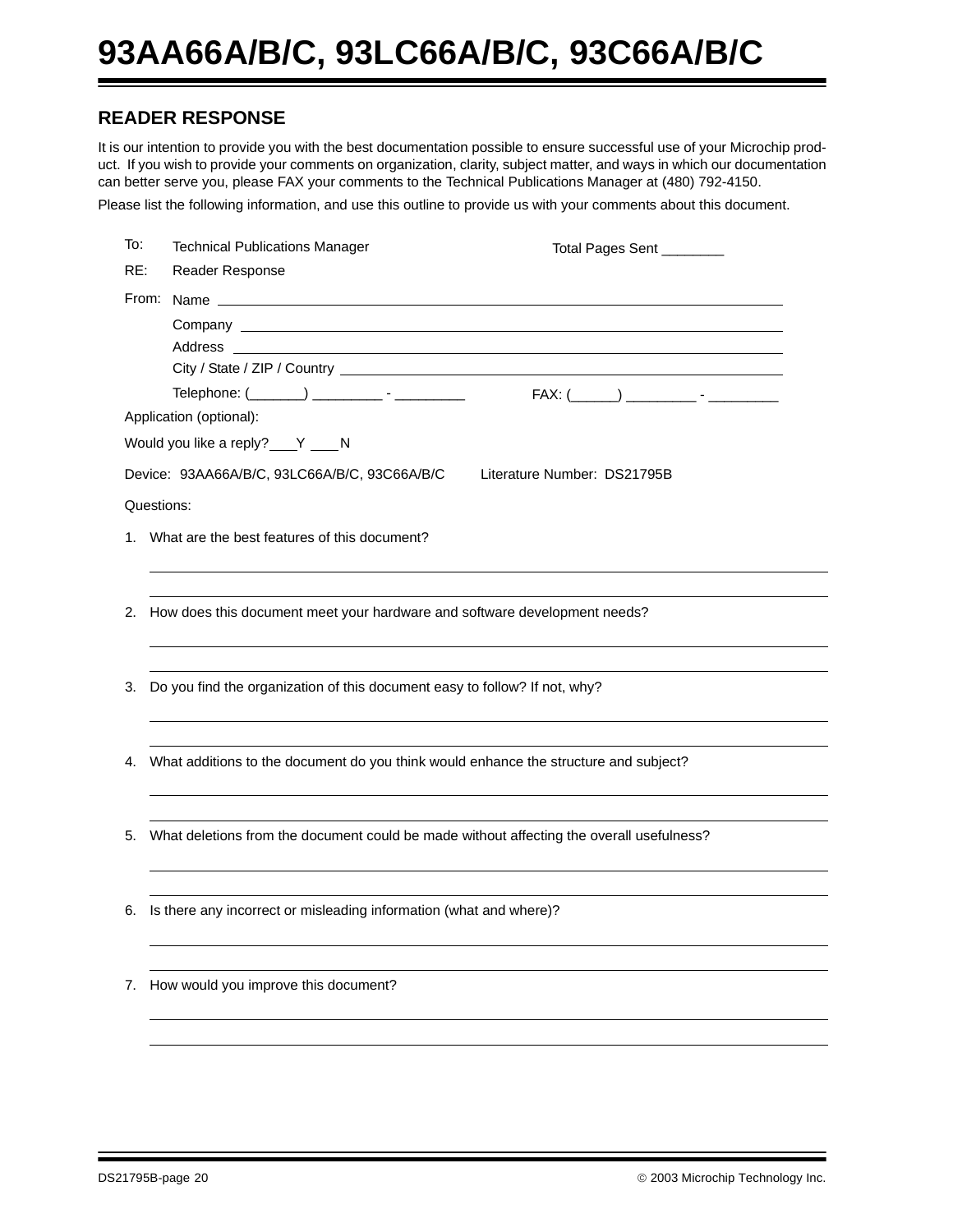# **PRODUCT IDENTIFICATION SYSTEM**

To order or obtain information, e.g., on pricing or delivery, refer to the factory or the listed sales office.

| <b>PART NO.</b><br><u>x</u>           | <u>x</u>                                                                    | <u>x</u>                                                                                                                                                                                                                                                                                                                                                                                        | IXX     | <u>x</u>           |                            | Examples:                                                                                                                                                                                                                                                                                                                                                              |
|---------------------------------------|-----------------------------------------------------------------------------|-------------------------------------------------------------------------------------------------------------------------------------------------------------------------------------------------------------------------------------------------------------------------------------------------------------------------------------------------------------------------------------------------|---------|--------------------|----------------------------|------------------------------------------------------------------------------------------------------------------------------------------------------------------------------------------------------------------------------------------------------------------------------------------------------------------------------------------------------------------------|
| Device Pinout Tape & Reel Temperature |                                                                             | Range                                                                                                                                                                                                                                                                                                                                                                                           | Package | <b>Lead Finish</b> | a)<br>b)                   | 93AA66C-I/MS: 4K, 512x8 or 256x16 Serial<br>EEPROM, MSOP package, 1.8V<br>93AA66B-I/MS: 4K, 256x16 Serial EEPROM,<br>MSOP package, 1.8V                                                                                                                                                                                                                                |
| Device                                | 93C66A:<br>93C66B:<br>93C66C:                                               | 93AA66A: 4K 1.8V Microwire Serial EEPROM<br>93AA66B: 4K 1.8V Microwire Serial EEPROM<br>93AA66C: 4K 1.8V Microwire Serial EEPROM w/ORG<br>93LC66A: 4K 2.5V Microwire Serial EEPROM<br>93LC66B: 4K 2.5V Microwire Serial EEPROM<br>93LC66C: 4K 2.5V Microwire Serial EEPROM w/ORG<br>4K 5.0V Microwire Serial EEPROM<br>4K 5.0V Microwire Serial EEPROM<br>4K 5.0V Microwire Serial EEPROM w/ORG |         |                    | c)<br>d)<br>a)<br>b)<br>c) | 93AA66AT-I/OT: 4K, 512x8 Serial EEPROM,<br>SOT-23 package, tape and reel, 1.8V<br>93AA66CT-I/MS: 4K, 512x8 or 256x16 Serial<br>EEPROM, MSOP package, tape and reel, 1.8V<br>93LC66A-I/MS: 4K, 512x8 Serial EEPROM,<br>MSOP package, 2.5V<br>93LC66BT-I/OT: 4K, 256x16 Serial EEPROM,<br>SOT-23 package, tape and reel, 2.5V<br>93LC66B-I/MS: 4K, 256x16 Serial EEPROM, |
| Pinout:                               | Blank $=$<br>X.<br>$=$                                                      | Standard pinout<br>Rotated pinout                                                                                                                                                                                                                                                                                                                                                               |         |                    | $\mathsf{d}$               | MSOP package, 2.5V<br>93LC66BXT-I/SNG:<br>4K.<br>256x16<br>Serial<br>EEPROM, SOIC package, rotated pinout,<br>Industrial temperature, Pb-free finish, 2.5V                                                                                                                                                                                                             |
| Tape & Reel:                          | $Blank =$<br>T.<br>$=$                                                      | Standard packaging<br>Tape & Reel                                                                                                                                                                                                                                                                                                                                                               |         |                    | a)<br>b)                   | 93C66B-I/MS: 4K, 256x16 Serial EEPROM,<br>MSOP package, 5.0V<br>93C66C-I/MS: 4K, 512x8 or 256x16 Serial                                                                                                                                                                                                                                                                |
| <b>Temperature Range</b>              | $=$<br>E<br>$=$                                                             | -40 $^{\circ}$ C to +85 $^{\circ}$ C<br>-40 $^{\circ}$ C to +125 $^{\circ}$ C                                                                                                                                                                                                                                                                                                                   |         |                    | c)                         | EEPROM, MSOP package, 5.0V<br>93C66AT-I/OT: 4K, 512x8 Serial EEPROM,<br>SOT-23 package, tape and reel, 5.0V                                                                                                                                                                                                                                                            |
| Package                               | <b>MS</b><br>$=$<br>ОT<br>$=$<br>P.<br>$=$<br><b>SN</b><br>$=$<br>ST<br>$=$ | Plastic MSOP (Micro Small outline, 8-lead)<br>SOT-23, 6-lead (Tape & Reel only)<br>Plastic DIP (300 mil body), 8-lead<br>Plastic SOIC (150 mil body), 8-lead<br>TSSOP, 8-lead                                                                                                                                                                                                                   |         |                    |                            |                                                                                                                                                                                                                                                                                                                                                                        |
| Lead Finish:                          | $Blank =$<br>G<br>$=$                                                       | Standard 63% / 37% SnPb<br>Pure Matte Sn                                                                                                                                                                                                                                                                                                                                                        |         |                    |                            |                                                                                                                                                                                                                                                                                                                                                                        |

#### **Sales and Support**

#### **Data Sheets**

Products supported by a preliminary Data Sheet may have an errata sheet describing minor operational differences and recommended workarounds. To determine if an errata sheet exists for a particular device, please contact one of the following:

- 1. Your local Microchip sales office
- 2. The Microchip Corporate Literature Center U.S. FAX: (480) 792-7277
- 3. The Microchip Worldwide Site (www.microchip.com)

Please specify which device, revision of silicon and Data Sheet (include Literature #) you are using.

#### **New Customer Notification System**

Register on our web site (www.microchip.com/cn) to receive the most current information on our products.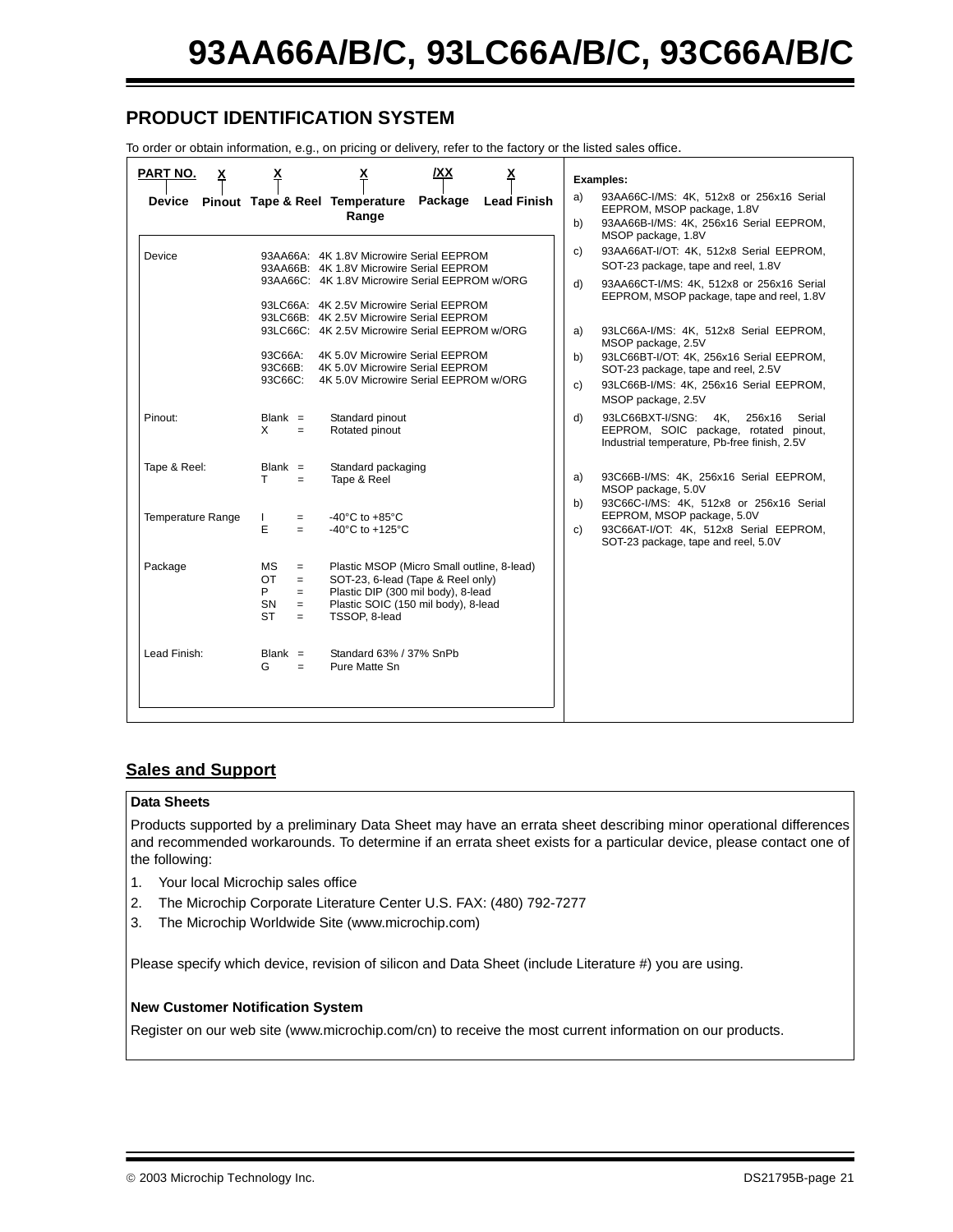# **93AA66A/B/C, 93LC66A/B/C, 93C66A/B/C**

**NOTES:**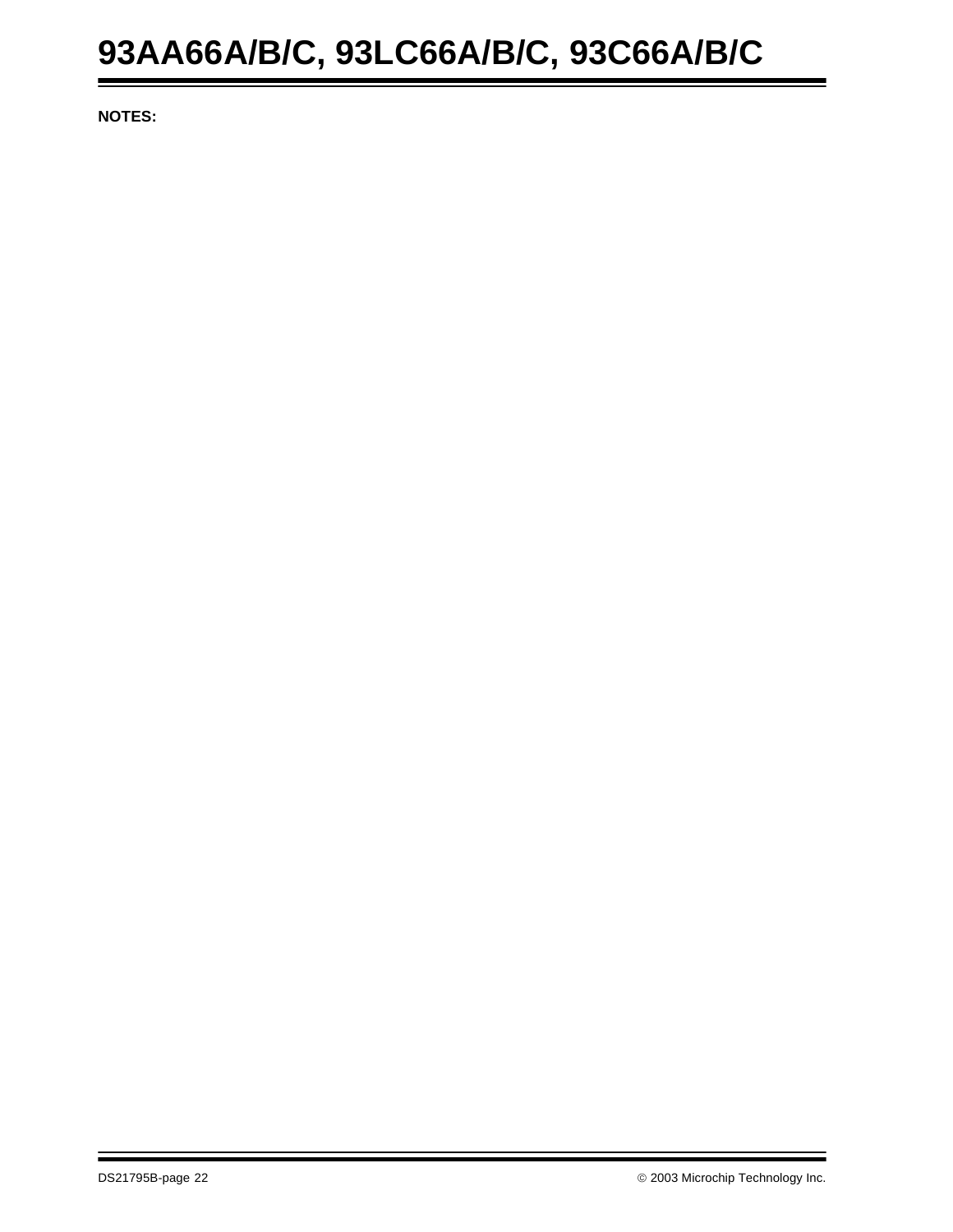#### **Note the following details of the code protection feature on Microchip devices:**

- Microchip products meet the specification contained in their particular Microchip Data Sheet.
- Microchip believes that its family of products is one of the most secure families of its kind on the market today, when used in the intended manner and under normal conditions.
- There are dishonest and possibly illegal methods used to breach the code protection feature. All of these methods, to our knowledge. require using the Microchip products in a manner outside the operating specifications contained in Microchip's Data Sheets. Most likely, the person doing so is engaged in theft of intellectual property.
- Microchip is willing to work with the customer who is concerned about the integrity of their code.
- Neither Microchip nor any other semiconductor manufacturer can guarantee the security of their code. Code protection does not mean that we are guaranteeing the product as "unbreakable."

Code protection is constantly evolving. We at Microchip are committed to continuously improving the code protection features of our products. Attempts to break microchip's code protection feature may be a violation of the Digital Millennium Copyright Act. If such acts allow unauthorized access to your software or other copyrighted work, you may have a right to sue for relief under that Act.

Information contained in this publication regarding device applications and the like is intended through suggestion only and may be superseded by updates. It is your responsibility to ensure that your application meets with your specifications. No representation or warranty is given and no liability is assumed by Microchip Technology Incorporated with respect to the accuracy or use of such information, or infringement of patents or other intellectual property rights arising from such use or otherwise. Use of Microchip's products as critical components in life support systems is not authorized except with express written approval by Microchip. No licenses are conveyed, implicitly or otherwise, under any intellectual property rights

#### **Trademarks**

The Microchip name and logo, the Microchip logo, Accuron, dsPIC, KEELOQ, MPLAB, PIC, PICmicro, PICSTART, PRO MATE and PowerSmart are registered trademarks of

Microchip Technology Incorporated in the U.S.A. and other countries.

AmpLab, FilterLab, microID, MXDEV, MXLAB, PICMASTER, SEEVAL and The Embedded Control Solutions Company are registered trademarks of Microchip Technology Incorporated in the U.S.A.

Application Maestro, dsPICDEM, dsPICDEM.net, ECAN, ECONOMONITOR, FanSense, FlexROM, fuzzyLAB,

In-Circuit Serial Programming, ICSP, ICEPIC, microPort, Migratable Memory, MPASM, MPLIB, MPLINK, MPSIM, PICkit, PICDEM, PICDEM.net, PowerCal, PowerInfo, PowerMate, PowerTool, rfLAB, rfPIC, Select Mode, SmartSensor, SmartShunt, SmartTel and Total Endurance are trademarks of Microchip Technology Incorporated in the U.S.A. and other countries.

Serialized Quick Turn Programming (SQTP) is a service mark of Microchip Technology Incorporated in the U.S.A.

All other trademarks mentioned herein are property of their respective companies.

© 2003, Microchip Technology Incorporated, Printed in the U.S.A., All Rights Reserved.





Microchip received QS-9000 quality system certification for its worldwide headquarters, design and wafer fabrication facilities in Chandler and Tempe, Arizona in July 1999 and Mountain View, California in March 2002. The Company's quality system processes and procedures are QS-9000 compliant for its PICmicro® 8-bit MCUs, KEELOQ® code hopping devices, Serial EEPROMs, microperipherals, non-volatile memory and analog products. In addition, Microchip's quality system for the design and manufacture of development systems is ISO 9001 certified.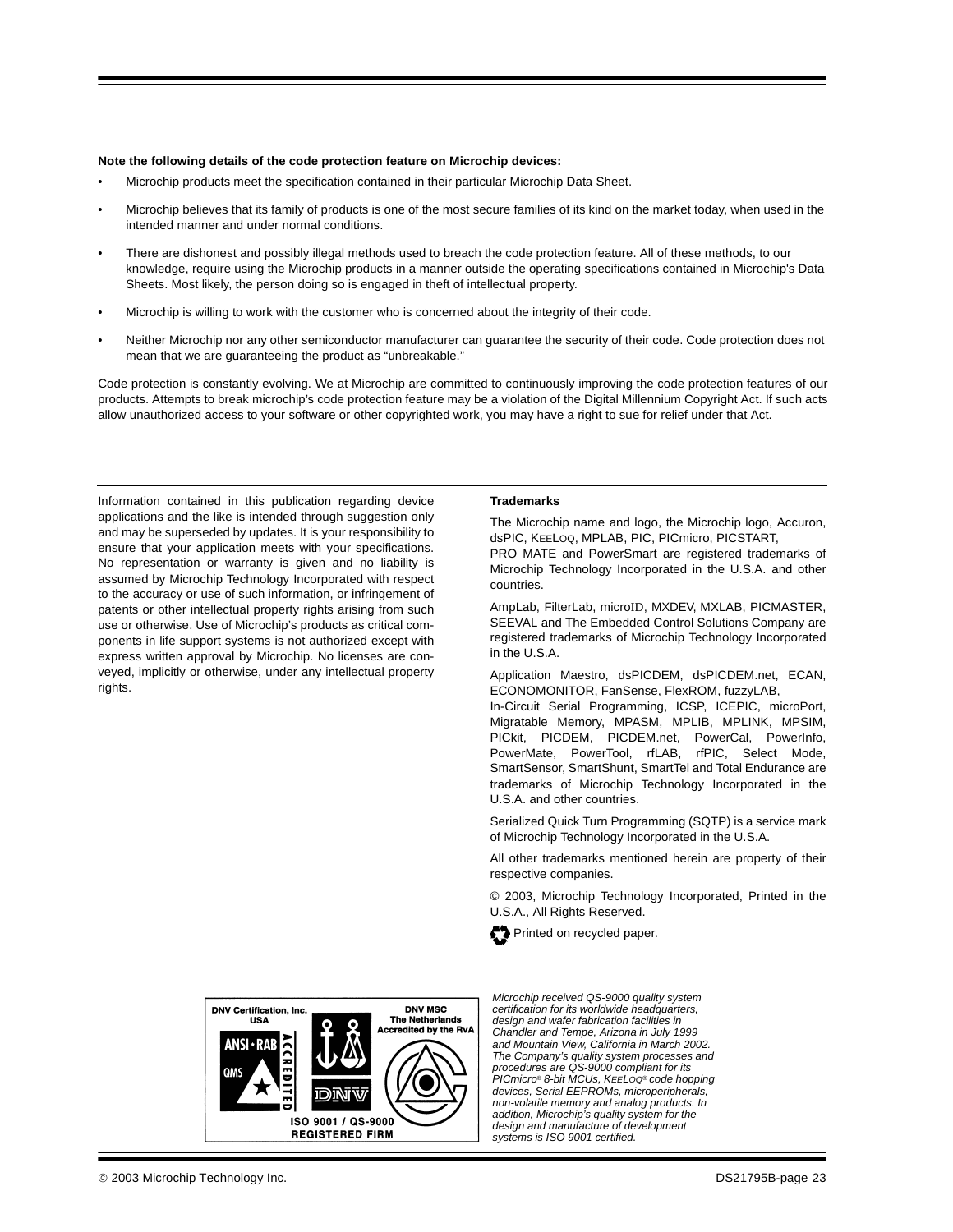

# **WORLDWIDE SALES AND SERVICE**

#### **AMERICAS**

**Corporate Office** 2355 West Chandler Blvd. Chandler, AZ 85224-6199 Tel: 480-792-7200 Fax: 480-792-7277 Technical Support: 480-792-7627

Web Address: http://www.microchip.com **Atlanta** 3780 Mansell Road, Suite 130 Alpharetta, GA 30022

Tel: 770-640-0034 Fax: 770-640-0307

#### **Boston**

2 Lan Drive, Suite 120 Westford, MA 01886 Tel: 978-692-3848 Fax: 978-692-3821

**Chicago**

333 Pierce Road, Suite 180 Itasca, IL 60143 Tel: 630-285-0071 Fax: 630-285-0075

#### **Dallas**

4570 Westgrove Drive, Suite 160 Addison, TX 75001 Tel: 972-818-7423 Fax: 972-818-2924

#### **Detroit**

Tri-Atria Office Building 32255 Northwestern Highway, Suite 190 Farmington Hills, MI 48334 Tel: 248-538-2250 Fax: 248-538-2260

#### **Kokomo**

2767 S. Albright Road Kokomo, IN 46902 Tel: 765-864-8360 Fax: 765-864-8387

**Los Angeles** 18201 Von Karman, Suite 1090 Irvine, CA 92612 Tel: 949-263-1888 Fax: 949-263-1338

**Phoenix** 2355 West Chandler Blvd. Chandler, AZ 85224-6199 Tel: 480-792-7966 Fax: 480-792-4338

#### **San Jose**

2107 North First Street, Suite 590 San Jose, CA 95131 Tel: 408-436-7950 Fax: 408-436-7955

#### **Toronto**

6285 Northam Drive, Suite 108 Mississauga, Ontario L4V 1X5, Canada Tel: 905-673-0699 Fax: 905-673-6509

#### **ASIA/PACIFIC**

**Australia** Suite 22, 41 Rawson Street Epping 2121, NSW Australia Tel: 61-2-9868-6733

Fax: 61-2-9868-6755 **China - Beijing**

Unit 915 Bei Hai Wan Tai Bldg. No. 6 Chaoyangmen Beidajie Beijing, 100027, No. China Tel: 86-10-85282100 Fax: 86-10-85282104

**China - Chengdu** Rm. 2401-2402, 24th Floor, Ming Xing Financial Tower No. 88 TIDU Street Chengdu 610016, China Tel: 86-28-86766200 Fax: 86-28-86766599

**China - Fuzhou** Unit 28F, World Trade Plaza No. 71 Wusi Road Fuzhou 350001, China Tel: 86-591-7503506 Fax: 86-591-7503521

**China - Hong Kong SAR** Unit 901-6, Tower 2, Metroplaza 223 Hing Fong Road Kwai Fong, N.T., Hong Kong Tel: 852-2401-1200 Fax: 852-2401-3431

**China - Shanghai** Room 701, Bldg. B Far East International Plaza No. 317 Xian Xia Road Shanghai, 200051 Tel: 86-21-6275-5700 Fax: 86-21-6275-5060 **China - Shenzhen**

Rm. 1812, 18/F, Building A, United Plaza No. 5022 Binhe Road, Futian District Shenzhen 518033, China Tel: 86-755-82901380 Fax: 86-755-8295-1393 **China - Shunde**

Room 401, Hongjian Building No. 2 Fengxiangnan Road, Ronggui Town Shunde City, Guangdong 528303, China Tel: 86-765-8395507 Fax: 86-765-8395571

#### **China - Qingdao**

Rm. B505A, Fullhope Plaza, No. 12 Hong Kong Central Rd. Qingdao 266071, China Tel: 86-532-5027355 Fax: 86-532-5027205 **India** Divyasree Chambers 1 Floor, Wing A (A3/A4) No. 11, O'Shaugnessey Road Bangalore, 560 025, India Tel: 91-80-2290061 Fax: 91-80-2290062 **Japan** Benex S-1 6F 3-18-20, Shinyokohama Kohoku-Ku, Yokohama-shi Kanagawa, 222-0033, Japan Tel: 81-45-471- 6166 Fax: 81-45-471-6122

#### **Korea**

168-1, Youngbo Bldg. 3 Floor Samsung-Dong, Kangnam-Ku Seoul, Korea 135-882 Tel: 82-2-554-7200 Fax: 82-2-558-5932 or 82-2-558-5934 **Singapore** 200 Middle Road #07-02 Prime Centre Singapore, 188980 Tel: 65-6334-8870 Fax: 65-6334-8850 **Taiwan** Kaohsiung Branch 30F - 1 No. 8 Min Chuan 2nd Road Kaohsiung 806, Taiwan Tel: 886-7-536-4818 Fax: 886-7-536-4803 **Taiwan** Taiwan Branch 11F-3, No. 207 Tung Hua North Road Taipei, 105, Taiwan Tel: 886-2-2717-7175 Fax: 886-2-2545-0139

#### **EUROPE**

**Austria** Durisolstrasse 2 A-4600 Wels Austria Tel: 43-7242-2244-399 Fax: 43-7242-2244-393

**Denmark**

Regus Business Centre Lautrup hoj 1-3 Ballerup DK-2750 Denmark Tel: 45-4420-9895 Fax: 45-4420-9910

**France**

Parc d'Activite du Moulin de Massy 43 Rue du Saule Trapu Batiment A - ler Etage 91300 Massy, France Tel: 33-1-69-53-63-20 Fax: 33-1-69-30-90-79

**Germany**

Steinheilstrasse 10 D-85737 Ismaning, Germany Tel: 49-89-627-144-0 Fax: 49-89-627-144-44

**Italy**

Via Quasimodo, 12 20025 Legnano (MI) Milan, Italy

Tel: 39-0331-742611 Fax: 39-0331-466781

**Netherlands**

P. A. De Biesbosch 14 NL-5152 SC Drunen, Netherlands Tel: 31-416-690399 Fax: 31-416-690340 **United Kingdom**

505 Eskdale Road

Winnersh Triangle Wokingham Berkshire, England RG41 5TU Tel: 44-118-921-5869 Fax: 44-118-921-5820

07/28/03